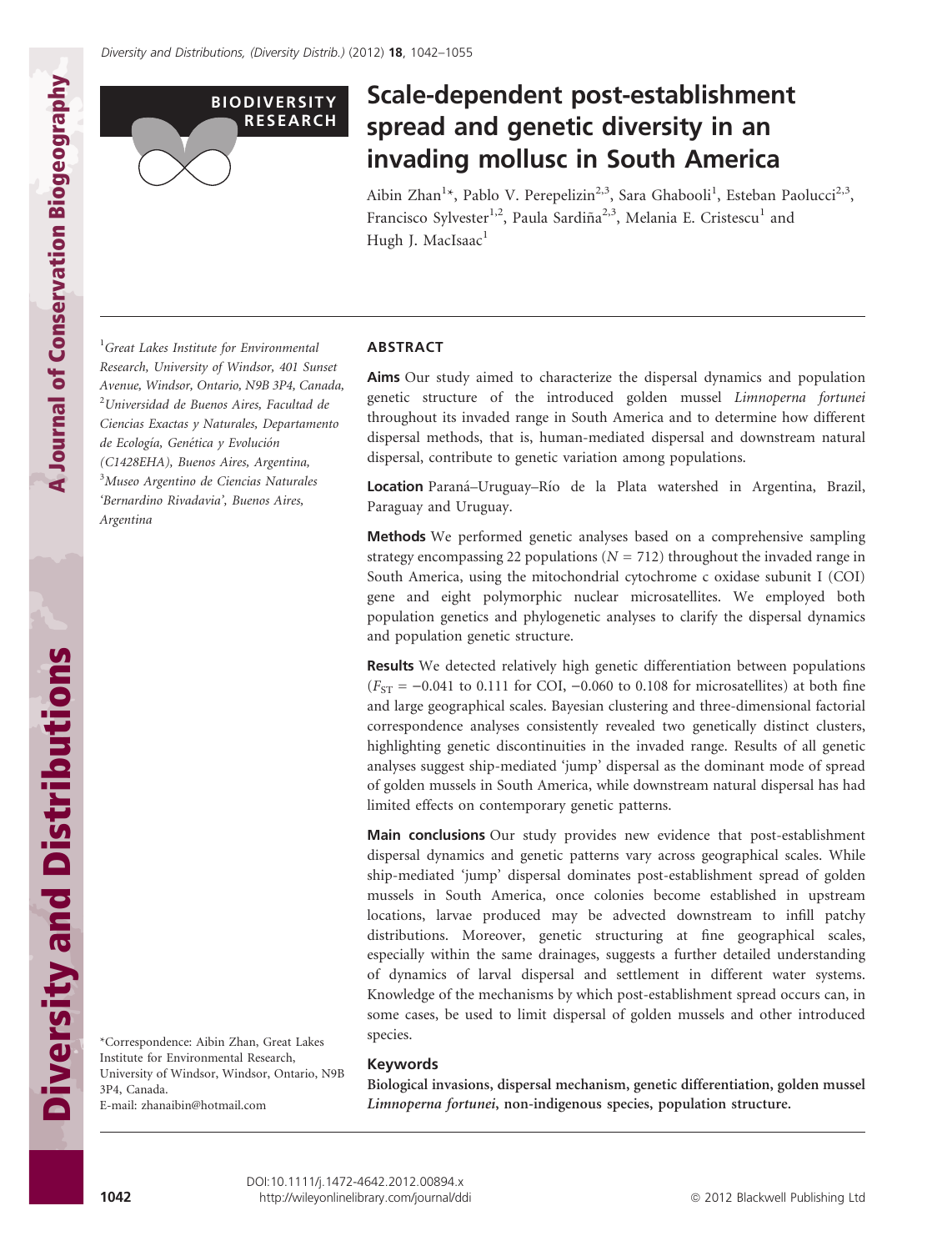# INTRODUCTION

Knowledge of dispersal dynamics of non-indigenous species, and the genetic patterns defined by these dynamics, is crucial to our understanding of evolutionary aspects of the colonization process and management of biological invasions (Hampton et al., 2004; Wilson et al., 2009). However, studying these issues remains challenging in aquatic animals, as information pertaining to dispersal dynamics is often incomplete. Life history characteristics including modes of reproduction (i.e. asexual versus sexual), the production and duration of free-swimming larval stages (e.g. veligers) and varying propensity for human-mediated dispersal all may influence the distribution and genetic structure of introduced populations (e.g. Darling & Folino–Rorem, 2009; Dupont et al., 2009; Dybdahl & Drown, 2010). These factors and interactions among them may result in rapid range expansions coupled with complicated dispersal dynamics at different geographical scales (e.g. Hastings et al., 2005; Bock et al., 2011). Consequently, we have limited knowledge of how patterns of dispersal and colonization vary across geographical scales and the factors that may contribute to these patterns in aquatic non-indigenous species.

Use of appropriate species with intensive sampling strategies and robust genetic analyses based on polymorphic molecular markers may advance our understanding of both dispersal dynamics and related population genetic structure (e.g. Darling & Folino–Rorem, 2009; Zhan et al., 2010). Introduced freshwater mussel species offer promising models for examining factors driving dispersal and determining genetic variation at different geographical scales (e.g. Müller et al., 2002; Hughes et al., 2004). Compared with active dispersers such as fish, veliger-producing mussels have limited abilities to swim against water currents to effect long-distance upstream dispersal, mainly owing to limited mobility of sessile adults. Natural dispersal of these mussels occurs primarily by passive spread of larvae advected by currents, resulting in mainly downstream spread (Griffiths et al., 1991; Ricciardi, 1998). Therefore, natural dispersal is typically constrained to a specific drainage system and gene flow occurs mainly in an upstream-todownstream direction. Physical barriers limit range expansion of freshwater mussels across drainages, although humanmediated transport of propagules can affect both local and long-distance 'jump' dispersal (Oliveira et al., 2006; Hickey, 2010). It may be possible to clarify these dispersal mechanisms by examining the relationship between population genetic structure, the spatial arrangement of watersheds, and the movement of human vectors between them.

The golden mussel (Limnoperna fortunei) is native to freshwater systems in China and other Southeast Asian countries including Laos, Cambodia, Vietnam, Indonesia and Thailand (Ricciardi, 1998). This mussel has been introduced to and become a pest species in both East Asia and South America (Ricciardi, 1998; Boltovskoy et al., 2006). It was likely introduced in 1991 to South America in ballast water discharged into the Río de la Plata estuary by a transoceanic vessel (Pastorino et al., 1993). Following its initial introduction, golden mussels spread upstream extremely quickly. The species has spread more than 3000 km from its original point of entry and now inhabits almost the entire Río de la Plata basin (Boltovskoy et al., 2006; Oliveira et al., 2006). In these invaded areas, the mussels have caused large-scale biofouling on both natural and artificial hard substrates, sometimes attaining population densities of approximately 200,000 individuals/m<sup>2</sup> (Boltovskoy et al., 2006). The species is also a nuisance to industrial and power plants and has altered both the structure and function of invaded ecosystems (Boltovskoy et al., 2006; Paolucci et al., 2007). The huge economic and ecological consequences of the golden mussel urge a detailed understanding of the post-establishment spread dynamics.

Human-mediated dispersal of golden mussels in South America has likely occurred both by discharge of ballast water containing larvae and by hull fouling by adults on recreational or commercial vessels (Ricciardi, 1998; Boltovskoy et al., 2006). The predominant upstream pattern of spread, and spread across drainages, implicates human-mediated dispersal throughout South America (Ricciardi, 1998; Oliveira et al., 2006). Meanwhile, downstream dispersal is expected to occur along drainages, mainly owing to the high fecundity (approximately 29,800 eggs per female; Karatayev et al., 2007), extended spawning season (6–10 months; Boltovskoy et al., 2009) and long free-swimming larval phase (approximately 20 days; Cataldo et al., 2005). Its occurrence in different river drainages and life history characteristics (i.e. free-swimming larvae and sessile adults) suggest that the species exists as several large population groups defined by drainage systems, with extensive gene flow occurring within, but limited between, drainages. Here, we use the mitochondrial cytochrome c oxidase subunit I (COI) gene and eight polymorphic nuclear microsatellites to characterize dispersal dynamics and genetic structure of 22 golden mussel populations collected throughout the invaded range in South America and to determine how different dispersal methods (i.e. humanmediated dispersal and downstream movement of larvae) contribute to genetic variation among populations. In particular, we test the hypothesis that the spread among different drainages is owing to ship-mediated 'jump' dispersal, while that within a drainage is mainly a result of downstream natural dispersal.

#### METHODS

#### Sample collection

We conducted comprehensive sampling in the Paraná-Uruguay–Rı´o de la Plata watershed encompassing the invaded range in Argentina, Brazil, Paraguay and Uruguay (Fig. 1; Table 1). Intensive sampling was conducted in the Paraná-Uruguay delta and the Rı´o de la Plata estuary (populations EC, CR, TI, SF, BA, QU, PL, SL and MA), where the invasions began and also the southernmost range in South America. Following the historic invasion pathway to the north,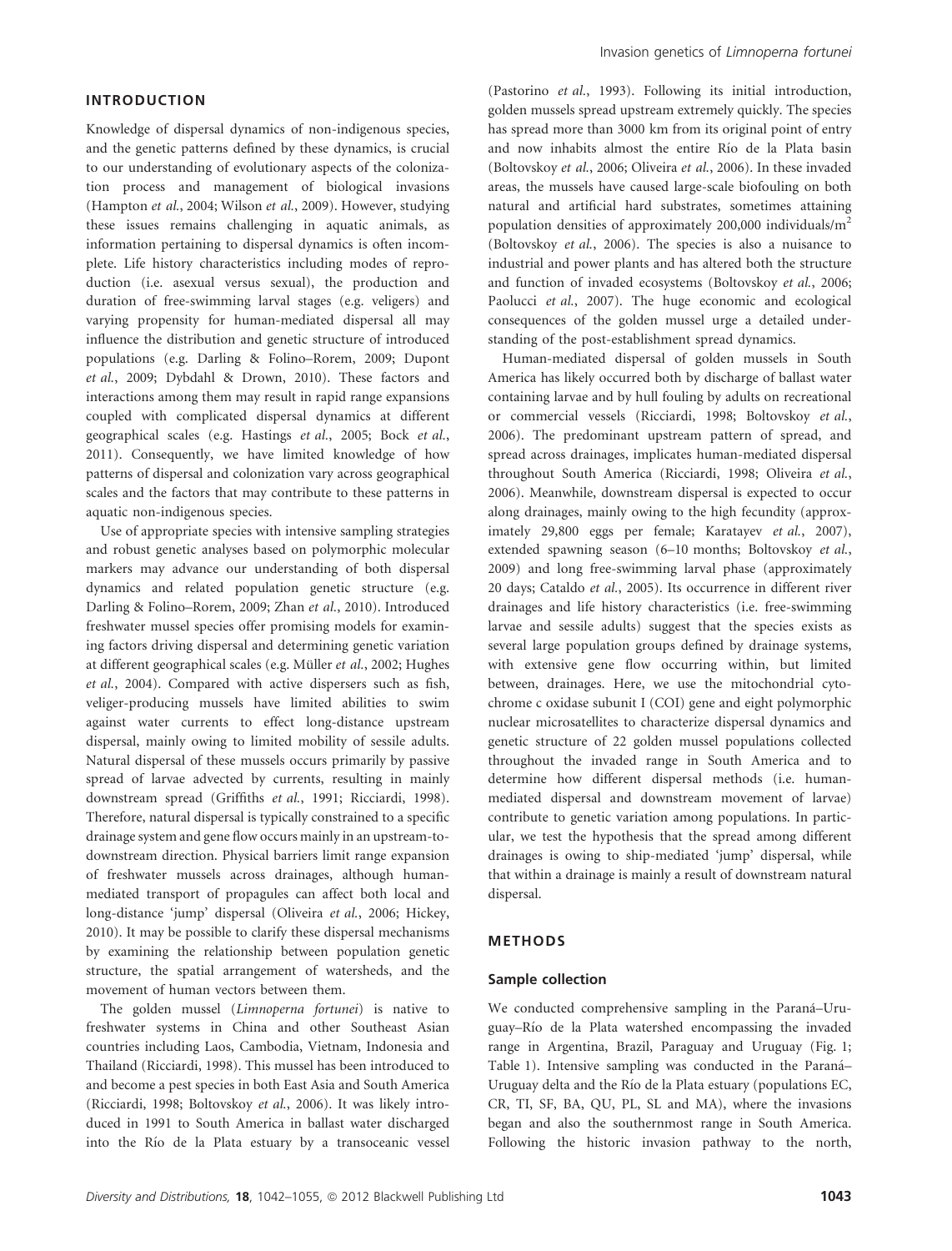

Figure 1 Sampling sites and distribution of mitochondrial cytochrome c oxidase subunit I (COI) haplotypes for the introduced golden mussel Limnoperna fortunei in South America. Site IDs as per Table 1. Pie charts indicate the proportion of haplotype groups observed at each site, with different colours referring to different haplotypes.

we sampled along the Paraná River as far as the upper Paraná in Brazil (populations SA, CA, RB, IT, YR, YD and PR). In the Uruguay River, we sampled up to the northern range limit (populations SG, PU). We also sampled one population (RT) along the western range limit in the Río Tercero reservoir in Argentina, and one population (CO) from the upper Paraguay River in Brazil, the northernmost range limit. Additionally, we included one sample (population SO) from the Guaíba basin on the coastal plain of Rio Grande do Sul in Brazil. In total, we collected 712 individuals from 22 locations (Fig. 1).

# Molecular markers, DNA amplification and data collection

We performed genetic analyses based on both the mitochondrial cytochrome c oxidase subunit I (COI) gene and eight nuclear microsatellites. The COI gene was amplified using the primers LIMNO–COIF1 (Pie et al., 2006) and HCO2198 (Folmer et al., 1994). Microsatellite markers were developed from microsatellite-enriched libraries using the method modified by Zhan et al. (2007). After an annealing temperature optimization, polymorphism pre-assessment and linkage disequilibrium test, eight microsatellite markers (Table S1) were selected for genetic analyses. The effectiveness of these markers, including occurrence of null allele(s) and large allele dropout, was tested using MICRO-CHECKER version 2.2.0 (van Oosterhout et al., 2004). Because the detection of null allele using MICRO-CHECKER relies on Hardy–Weinberg Equilibrium (HWE), and Wahlund effects and inbreeding in recently established populations may cause biased results, we also performed a correlation between PCR amplification failure rate and null allele frequency reported by MICRO-CHECKER using the Mantel test (Mantel, 1967).

Genomic DNA was extracted from posterior adductor muscles using the protocol described by Elphinstone et al. (2003). The PCR amplification and sequencing of COI were performed based on the protocols used by Bock et al. (2011). The doubly uniparental inheritance (DUI) of mitochondrial genome observed in other Mytilidae species was tested by sorting and analysing two different sexes using the method by Gillis et al. (2009). The PCR amplification of microsatellite loci was performed using a three-primer protocol (Schuelke, 2000) and the locus-specific annealing temperatures (Table S1). Amplified fragments were separated on an ABI 3130XL automated sequencer with GeneScan™-500 LIZ™ internal size standard. To confirm genotyping accuracy, we reran approximately 5% of the samples randomly chosen from each DNA plate.

## Phylogenetic and demographic analyses

Bayesian inference (BI) and neighbour-joining (NJ) phylogenetic analyses were conducted using the brown mussel Perna perna as outgroup (GenBank accession number: EF493941). The BI and NJ analyses were essentially performed using methods of Zhan et al. (2010). To further resolve haplotype relationships within shallow phylogenies, a statistical parsimony haplotype network was generated at the 95% connection limit using TCS version 1.21 (Clement et al., 2000).

Demographic history was investigated using Tajima's D (1989), Fu's  $F_s$  (1997) and mismatch distributions of pairwise differences (Rogers & Harpending, 1992) based on the COI sequences. Tajima's  $D$  and Fu's  $F_s$  implemented in ARLE-QUIN version 3.1 (Excoffier et al., 2005) were used to test whether the COI fragment evolved under neutrality or not. Negative values of these statistics indicate non-neutral evolution (i.e. selection and/or hitchhiking associated with selective sweeps) and/or population expansion. To test the population expansion hypothesis, we performed the mismatch distribution analysis implemented in ARLEQUIN. The fit between observed and expected distributions was tested using sum of squared deviations (SSD) for the estimated stepwise expansion models (Schneider & Excoffier, 1999). Significance was assessed with a permutation test under the null hypothesis that sudden population expansion cannot be rejected.

# Population genetic analyses

Genetic diversity within sampling sites was calculated based on the COI gene and eight microsatellites. Intra-population genetic diversity for the COI gene was characterized by the number of haplotypes (n), haplotype diversity (h) and nucleotide diversity  $(\pi)$  using DNASP version 5.00.07 (Rozas et al., 2003). Microsatellite-based intra-population diversity was measured by the number of alleles (A), allelic frequency  $(F)$ , allelic richness  $(A_r)$ , as well as the observed heterozygosity  $(H<sub>O</sub>)$  and the expected heterozygosity  $(H<sub>E</sub>)$  using FSTAT version 2.9.3.2 (Goudet, 2001). The Markov chain method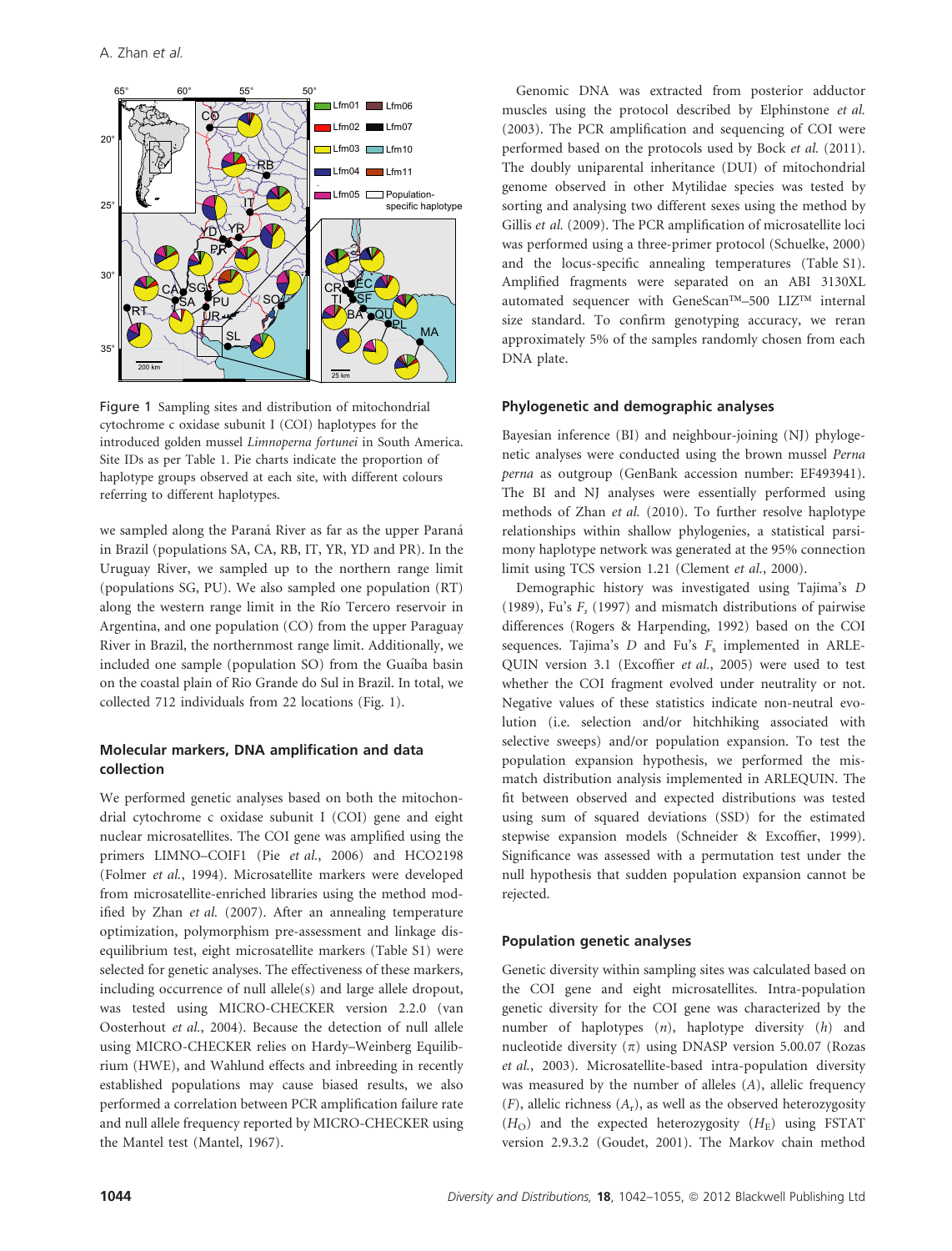Table 1 Sampling details and genetic diversity indices for mitochondrial cytochrome c oxidase subunit I (COI) gene and microsatellite markers for the golden mussel Limnoperna fortunei in South America. N, sample size for different molecular markers in different populations; n, number of haplotypes; h, haplotypic diversity;  $\pi$ , nucleotide diversity; A, average number of alleles;  $A_i$ : allelic richness;  $H_O$  and  $H_E$ , mean observed heterozygosity and expected heterozygosity computed at eight microsatellite loci.

|           |                                                     |                                        |                                          |        | <b>COI</b>       |                                                      |       |                      | Microsatellite |     |  |                       |             |  |
|-----------|-----------------------------------------------------|----------------------------------------|------------------------------------------|--------|------------------|------------------------------------------------------|-------|----------------------|----------------|-----|--|-----------------------|-------------|--|
| ID        | Region/State and Country                            | Latitude                               | Approximately<br>Longitude date detected | Ν      | $\boldsymbol{n}$ | Haplotype Code                                       | h     | $\pi$                | N              | А   |  | $A_r$ $H_{\Omega}$    | $H_{\rm E}$ |  |
| CO        | Corumbá, Brazil                                     | $-18.997^{\circ}$<br>$-57.654^{\circ}$ | 2000                                     | 29     |                  | 5 Lfm01-05                                           |       | 0.416 0.0021         | 30             | 6.8 |  | 6.0 0.2214 0.5343     |             |  |
| <b>RB</b> | Río Baía, Alto Rio Paraná,<br><b>Brazil</b>         | $-22.686^{\circ}$<br>$-53.253^{\circ}$ | 2002                                     | 27     |                  | 5 Lfm01-05                                           |       | 0.724 0.0059         | 33             | 6.9 |  | 5.9 0.2285 0.5387     |             |  |
| IT        | Itaipú Hydroelectric Power<br>Reservoir, Brazil     | $-25.408^{\circ}$<br>$-54.590^{\circ}$ | 2000                                     | 32     |                  | 6 Lfm01-06                                           |       | 0.625 0.0033         | 30             |     |  | 7.8 6.8 0.2802 0.5916 |             |  |
| YR        | Yabebiry River, Misiones,<br>Argentina              | $-27.297^{\circ}$<br>$-55.543^{\circ}$ | 1996                                     | 27     |                  | 5 Lfm01-05                                           |       | 0.704 0.0037         | 28             | 6.8 |  | 6.1 0.1446 0.5329     |             |  |
| YD        | Yaciretá Dam, Brazil, Paraguay<br>and Argentina     | $-27.471^{\circ}$<br>$-56.704^{\circ}$ | 1996                                     | 34     |                  | 4 Lfm01, Lfm03-05                                    | 0.677 | 0.0029               | 29             | 6.3 |  | 5.8 0.1283 0.5387     |             |  |
| PR        | Paraná River, Santa Tecla,<br>Corrientes, Argentina | $-27.605^{\circ}$<br>$-56.385^{\circ}$ | 1996                                     | 26     |                  | 6 Lfm01-06                                           |       | 0.609 0.0033         | 29             |     |  | 6.4 5.9 0.1930 0.4925 |             |  |
| CA        | Cayastá, Santa Fe, Argentina                        | $-31.187^{\circ}$<br>$-60.033^{\circ}$ | 1996                                     | 27     |                  | 6 Lfm01-06                                           |       | 0.726 0.0051         | 28             | 5.7 |  | 5.3 0.1764 0.5376     |             |  |
| SG        | Salto Grande Dam, Uruguay                           | $-31.195^{\circ}$<br>$-57.905^{\circ}$ | 1996                                     | 48     |                  | 8 Lfm01, Lfm03-05, 0.570 0.0031<br>$Lfm09-12$        |       |                      | 28             | 7.0 |  | 6.2 0.2814 0.5390     |             |  |
| PU        | Puerto Luis, Salto Grande Lake,<br>Argentina        | $-31.257^{\circ}$<br>$-57.907^{\circ}$ | 2001                                     | 26     |                  | 7 Lfm01-05, Lfm11, 0.643 0.0064<br>Lfm18             |       |                      | 40             |     |  | 7.8 6.4 0.2331 0.5781 |             |  |
| SA        | Setubal Lagoon, Santa Fe,<br>Argentina              | $-31.635^{\circ}$<br>$-60.681^{\circ}$ | 2001                                     | 30     |                  | 5 Lfm01-05                                           |       | 0.618 0.0042         | 34             | 7.1 |  | 6.1 0.2295 0.5196     |             |  |
| SO        | Sao Gonçalo Channel, Brazil                         | $-31.811^{\circ}$<br>$-52.388^{\circ}$ | 1999                                     | 34     |                  | 5 Lfm03-06, Lfm10                                    |       | 0.631 0.0034         | 34             |     |  | 6.8 5.9 0.2190 0.5596 |             |  |
| UR        | Uruguay River, Colón,<br>Argentina                  | $-32.152^{\circ}$<br>$-58.188^{\circ}$ | 1996                                     | 23     |                  | 4 Lfm02-03, Lfm05, 0.387 0.0025<br>Lfm17             |       |                      | 26             | 5.3 |  | 5.1 0.2046 0.5483     |             |  |
| RT        | Río Tercero Dam, Córdoba,<br>Argentina              | $-32.213^{\circ}$<br>$-64.473^{\circ}$ | 1998                                     | 59     |                  | 6 Lfm01, Lfm03-06, 0.546 0.0022<br>Lfm13             |       |                      | 30             | 7.5 |  | 6.4 0.1795 0.5288     |             |  |
| EС        | Del Este Channel, Buenos Aires,<br>Argentina        | $-34.346^{\circ}$<br>$-58.519^{\circ}$ | 1994                                     | 24     |                  | 6 Lfm01-03, Lfm05, 0.594 0.0041<br>$Lfm07$ , $Lfm14$ |       |                      | 40             |     |  | 7.4 6.2 0.1711 0.5758 |             |  |
| CR        | Carapachay River, Buenos Aires,<br>Argentina        | $-34.397^{\circ}$<br>$-58.594^{\circ}$ | 1994                                     | 29     |                  | 7 Lfm01-07                                           |       | 0.700 0.0035         | 30             |     |  | 6.6 5.0 0.1404 0.5130 |             |  |
| TI        | Luján River, Tigre, Buenos Aires,<br>Argentina      | $-34.415^{\circ}$<br>$-58.578^{\circ}$ | 1994                                     | 24     |                  | 5 Lfm01-05                                           |       | 0.540 0.0068         | 40             | 8.0 |  | 6.0 0.1893 0.5282     |             |  |
| SF        | Luján River, San Fernando,<br>Argentina             | $-34.428^{\circ}$<br>$-58.552^{\circ}$ | 1994                                     | 30     |                  | 5 Lfm01-05                                           |       | 0.575 0.0064         | 30             |     |  | 6.0 5.4 0.1399 0.4847 |             |  |
| ΒA        | Buenos Aires city, Argentina                        | $-34.606^{\circ}$<br>$-58.346^{\circ}$ | 1991                                     | 52     |                  | 6 Lfm01-06                                           |       | 0.483 0.0056         | 30             | 7.4 |  | 6.6 0.2188 0.6205     |             |  |
| QU        | Quilmes, Buenos Aires,<br>Argentina                 | $-34.716^{\circ}$<br>$-58.214^{\circ}$ | 1991                                     | 22     |                  | 4 Lfm03, Lfm05-07                                    |       | 0.541 0.0028         | 40             |     |  | 7.6 6.6 0.2027 0.5566 |             |  |
| PL        | Punta Lara, Buenos Aires,<br>Argentina              | $-34.782^{\circ}$<br>$-58.011^{\circ}$ | 1991                                     | 21     |                  | 4 Lfm03-05, Lfm15 0.414 0.0027                       |       |                      | 39             |     |  | 7.9 6.7 0.1829 0.5760 |             |  |
| SL        | Santa Lucía River, Canelones,<br>Uruguay            | $-34.522^{\circ}$<br>$-56.394^{\circ}$ | 1994                                     | 26     |                  | 5 Lfm01, Lfm03-05, 0.634 0.0038<br>Lfm10             |       |                      | 30             |     |  | 6.9 6.1 0.2245 0.5565 |             |  |
| МA        | Magdalena, Buenos Aires,<br>Argentina               | $-35.013^{\circ}$<br>$-57.536^{\circ}$ | 1991                                     | 22     | 7                | Lfm01-06, Lfm16                                      |       | 0.688 0.0036         | 34             |     |  | 6.5 5.5 0.2162 0.5390 |             |  |
| Total     |                                                     |                                        |                                          | 672 17 |                  |                                                      |       | 0.597 0.0034 712 205 |                |     |  | 6.0 0.2002 0.5450     |             |  |

implemented in the program GENEPOP version 3.4 (Raymond & Rousset, 1995) was employed to estimate the probability of significant deviation from HWE. Significance criteria were adjusted for the number of simultaneous tests using sequential Bonferroni's corrections (Rice, 1989). Population genetic differentiation was determined by  $F_{ST}$  based on microsatellites and  $\Phi_{ST}$  based on mtDNA with the Tamura–Nei substitution model using ARLEQUIN. A total of  $10^4$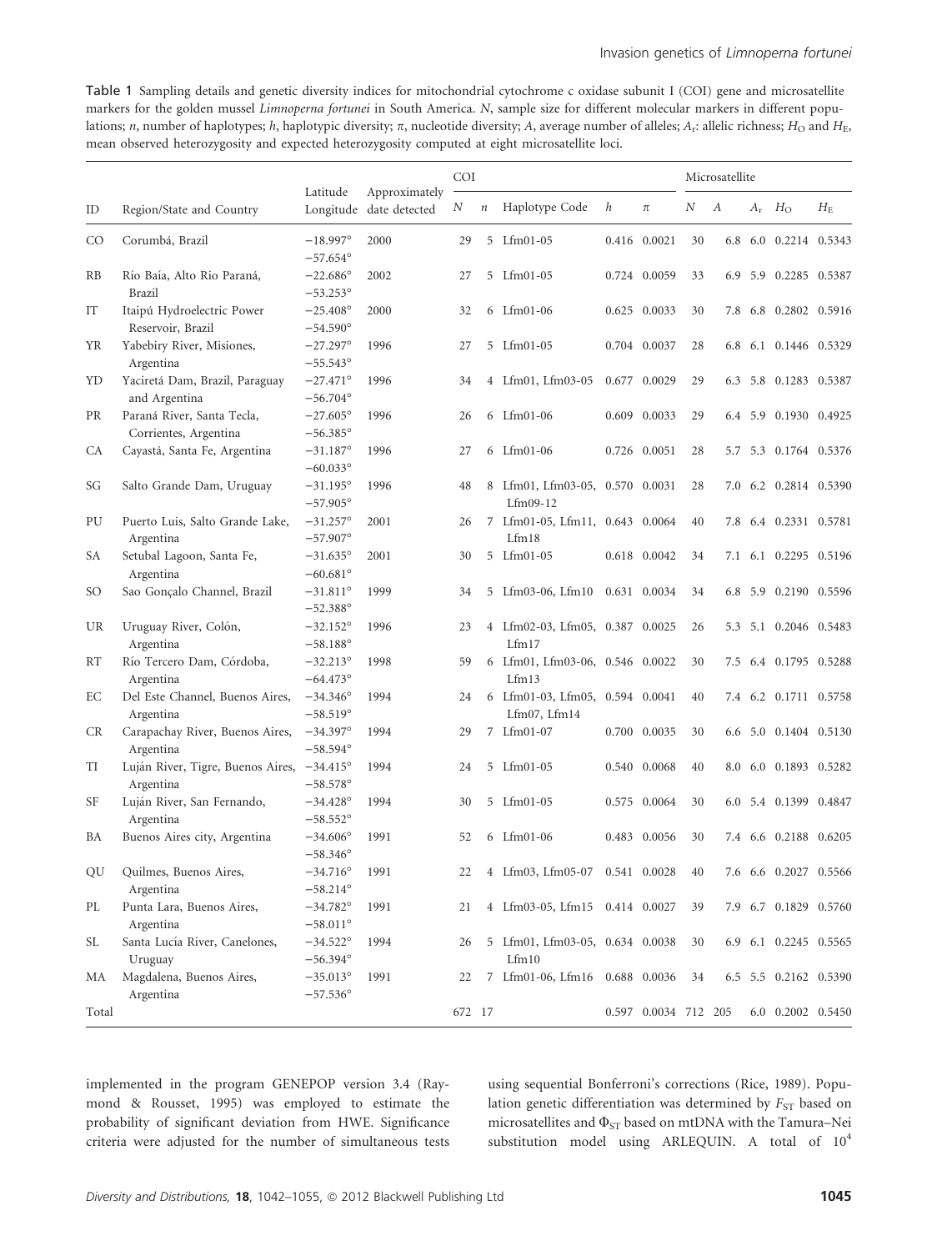permutations were performed to allow for significance after sequential Bonferroni's correction.

To detect hierarchical genetic structure among sampling sites, we performed an analysis of molecular variance (amova) using ARLEQUIN. We divided all samples into six groups based on different river basins: group I Upper Paraguay (population CO), group II Paraná River (populations RB, IT, YR, YD, PR, CA and SA), group III Uruguay River (populations PU, SG and UR), group IV Río Tercero (population RT), group V Sao Gonçalo (population SO) and group VI Paraná Delta–Rı´o de la Plata (populations EC, CR, TI, SF, BA, QU, PL, SL and MA). Molecular variance was partitioned into three levels: between groups, among populations within groups and within populations. To illustrate dispersal patterns along drainages, isolation-by-distance (IBD) was examined by testing the correlation between genetic distance  $[F_{ST}/(1 - F_{ST})$  for microsatellite data and  $\Phi_{ST}/(1 - \Phi_{ST})$  for COI data] and geographical distance using the Mantel test with  $10<sup>4</sup>$  permutations implemented in GENEPOP. We performed IBD analyses on both the whole invaded area and separated drainages where more than four populations were sampled. We measured the geographical distance between sites using the shortest waterway with GOOGLE EARTH version 5.

To further assess population genetic structure, we performed the Bayesian clustering analysis implemented in STRUCTURE version 2.3.1 (Pritchard et al., 2000). The Bayesian clustering method assigns individuals into genetic clusters to maximize the fit of the data to theoretical expectations derived from HWE. For Limnoperna populations in South America, possible Wahlund effects and inbreeding may violate the assumption of HWE (see Discussion). We performed a three-dimensional factorial correspondence analysis (3D-FCA) without such an assumption using GENETIX version 4.05 (Belkhir et al., 2004) to see whether both methods can provide consistent results or not. For STRUCTURE analyses, inference for partitioning all individuals into an estimated number of sub-populations  $(K)$ was based on 10<sup>6</sup> Markov chain Monte Carlo iterations, after discarding the initial  $10^5$  iterations as burn-in. We assessed likelihoods for models with the number of clusters ranging from one to the total number of sites (i.e. 22). Ten independent runs were performed for each specified K-value to verify convergence. The number of clusters was estimated using the method of Evanno et al. (2005).

### RESULTS

### Phylogenetic pattern and population demography

A total of 672 individuals from 22 populations were successfully sequenced for the mitochondrial COI gene. Analysis of the whole 510-bp alignment revealed 24 variable sites, resulting in 17 haplotypes (GenBank accession numbers: HQ843794– HQ843810, Table 1). After sorting and analysing two sexes, we did not detect any evidence for doubly uniparental inheritance.

Phylogenetic reconstruction using both Bayesian inference and neighbour-joining methods revealed one shallow group (Fig. 2a). This finding was confirmed by the 95% parsimony haplotype network (Fig. 2b). The network exhibited a starshape pattern with the most dominant haplotype (Lfm03) at the centre and the others connected to it by a limited number of mutation steps (Fig. 2b).

Both neutral evolution tests, Tajima's  $D$  and Fu's  $F_s$ , resulted in non-significant negative values  $(D = -1.22, P = 0.09;$  $F<sub>s</sub> = -3.40, P = 0.18$ . Further mismatch distribution analysis did not support sudden population expansion hypothesis  $(\tau = 0.28, P_{SSD} < 0.0001).$ 

#### Genetic diversity within populations

When intra-population genetic diversity was assessed using the COI gene, haplotype number per population varied from four to eight with an average of 5.5, while haplotype diversity ranged from 0.387 to 0.726 with an average of 0.593 (Table 1). A relatively high genetic diversity was detected in the most recently established populations (Table 1), for instance, population SG (Salto Grande Dam, Uruguay), where golden mussels were detected in 2001, exhibited the highest number of haplotypes  $(n = 8)$ .



Figure 2 Bayesian inference tree (a) based on mitochondrial cytochrome c oxidase subunit I (COI) haplotypes, and COI haplotype network (b) generated with TCS for the introduced golden mussel Limnoperna fortunei in South America. Haplotype names as per Table 1. For the TCS network, sampled haplotypes are indicated by circles and missing or unsampled haplotypes are indicated by hashes. Haplotypes are painted according to different geographical regions from which the sample was collected. Circle size is proportional to observed haplotype frequency.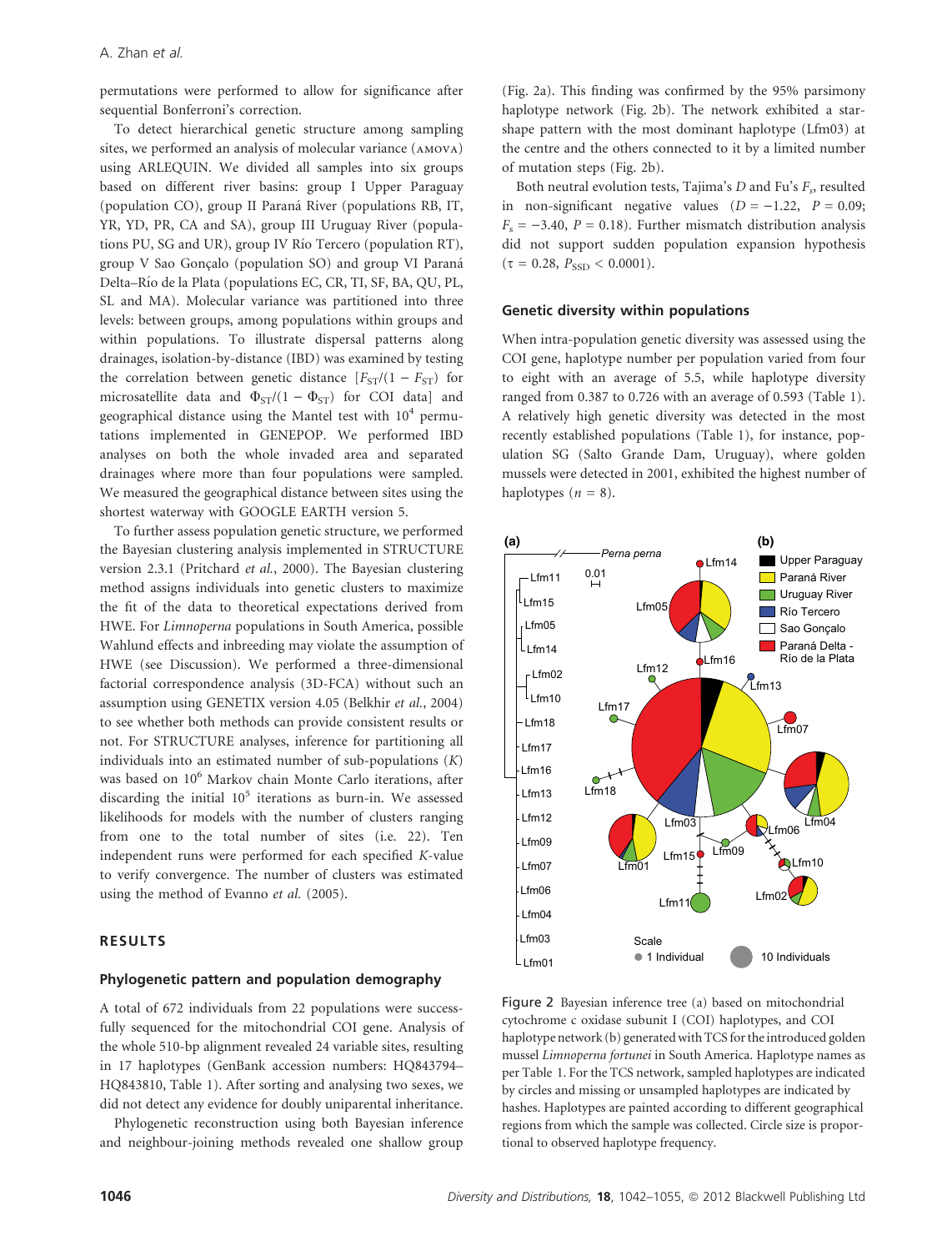A total of 712 golden mussel individuals were genotyped at eight microsatellite loci. We did not detect large allele dropout at all loci in all populations. No correlation  $(P > 0.87)$  was detected between PCR amplification failure rate and null allele frequency reported by MICRO-CHECKER. In addition, we observed high success rates of PCR amplification (> 90%). Although we cannot totally rule out the presence of null alleles, all available evidence suggests that null alleles occurred at relatively low frequencies.

In total, we identified 205 different alleles across all populations examined, with the mean number of alleles per population ranging from 5.3 to 8.0 (Table 1). Mean expected heterozygosity  $(H_E)$  ranged from 0.4847 to 0.6205, while mean allelic richness  $(A_r)$  varied from 5.0 to 6.8 alleles (Tables 1 and S2). Generally, we observed little difference in microsatellite diversity in all populations including both historic and recently established ones (Tables 1 and S2). Deviations from HWE were observed at multiple loci and sampling locations after sequential Bonferroni correction. All the deviated cases showed significant heterozygote deficiency ( $P < 0.001$ ).

#### Genetic structure among populations

Population genetic differentiation (pairwise  $\Phi_{ST}$ ) based on COI data varied from  $-0.041$  to 0.111, with an average of 0.007. Twenty-five population pairs were significantly different, although these patterns were not upheld after sequential Bonferroni correction (Table 2). We found a higher level of genetic differentiation (Pairwise  $F_{ST}$ ) when analysing microsatellite data. Pairwise  $F_{ST}$  values ranged from  $-0.060$  to 0.108, with an average of 0.039, and after sequential Bonferroni correction, 85 of 231 comparisons (36.8%) remained significantly different (Table 2). Surprisingly, high genetic differentiation was observed not only between distant populations, but also between neighbouring ones in the same drainages. For example, pairwise  $F_{ST}$  was 0.100 between populations YD and PR, situated only 40 km apart in the Paraná River. Fine-scale genetic differentiation was also detected in the Río de la Plata estuary, for instance  $F_{ST}$  = 0.053 between populations EC and SF, which are only 9 km apart. In contrast, some geographically isolated populations had very low pairwise  $F_{ST}$  values, for instance between populations CO and QU ( $F_{ST} = 0.004$ ), which are separated by approximately 2000 km (Table 2; Fig. 1). This finding was confirmed by amova, which revealed that only 0.50% and 0.04% of genetic variance at the COI and microsatellite loci, respectively, was explained by the amonggroup component (Table 3).

Three-dimensional factorial correspondence analysis (3D-FCA) and Bayesian clustering provided a largely consistent view of population genetic structure (Fig. 3a,b). Factorial correspondence analysis grouped all populations into two clusters. Component 1 explained 11.13% of genetic variance and separated the two clusters (Fig. 3a). Interestingly, these two clusters showed genetically discontinuous distributions in the invaded range in South America (Fig. 3c). Populations sampled from the same drainages were not assigned to a single cluster; while geographically isolated populations were often assigned into the same clusters (Fig. 3a,b). More interestingly, populations from the initial invasion area, the Rı´o de la Plata estuary, were grouped into different clusters. Compared with cluster 2, cluster 1 has a wider geographical coverage. Besides the Río de la Plata estuary, cluster 1 was also detected in the upper Paraguay River, upstream and downstream of the Paraná River, Río Tercero, the Uruguay River and Sao Gonçalo channel, whereas cluster 2 was limited to the mid-reach of the Paraná River (Fig. 3c). This pattern was confirmed by Bayesian clustering analysis (Fig. 3b). Bayesian clustering analysis also suggests a two-cluster model as the most parsimonious possibility (Fig. S1). Consistent with factorial correspondence analysis, the majority of individuals from the two different clusters defined by 3D-FCA were also assigned to two different clusters with high membership coefficients (Q) in Bayesian clustering analysis (Fig. 3b).

We observed no correlation between genetic and geographical distances for either the whole invaded range or for separated drainages using either mtDNA or microsatellite data (Fig. 4), suggesting that isolation-by-distance was not characteristic of golden mussel populations in South America.

#### **DISCUSSION**

Analyses of golden mussel populations based on microsatellites support two principal genetic clusters in South America. Interestingly, these two clusters were also detected in the initial invasion region of the Río de la Plata estuary (Fig. 1). Sites EC, CR and TI are geographically close to others (SF, BA, QU, PL and MA; Fig. 1), yet populations were genetically separated into distinct clusters. Direct evidence in support of this conclusion derives from both Bayesian clustering and 3D-FCA analyses (Fig. 3). Three possible processes could be responsible for the two-cluster pattern in the initial invasion region: (1) the two clusters were seeded by two genetically distinct sources; (2) rapid selection owing to strong local adaptation; and/or (3) genetic drift owing to demographic changes. The Río de la Plata estuary region receives a large amount of international shipping, and golden mussels have a very broad native range in East and Southeast Asia; hence, opportunities for multiple introductions are not insignificant. Moreover, key environmental factors, including average water temperature (20.0 °C versus 22.2 °C; E. Paolucci, personal communication), differ within the Río de la Plata estuary. Different temperatures may lead to different spawning seasons and survival rates of molluscs (e.g. Cudney–Bueno et al., 2008; Travers et al., 2009), resulting in limited gene flow between these two areas. Indeed, different spawning seasons were detected in different populations in the Río de la Plata (Boltovskoy et al., 2009). Owing to the short invasion history in South America, it is unlikely that the pattern observed here has been originally generated from rapid selection associated with local adaption in the Río de la Plata estuary. However, genetic divergence derived from multiple introductions from genetically distinct sources could be maintained owing to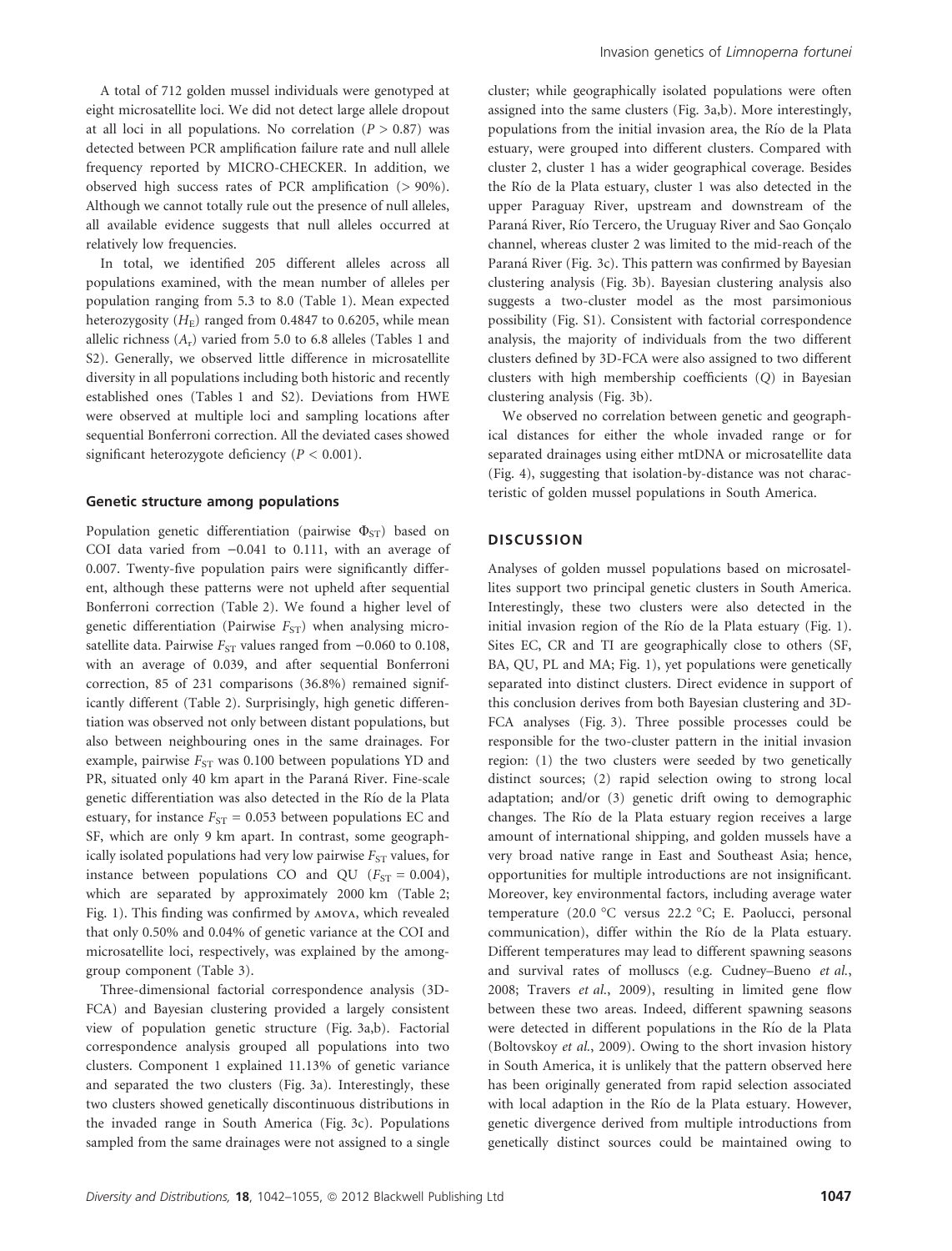| pairwise $\Phi_{\rm ST}$ , above diagonal) for the golden mussel Limnoperna fortunei across the introduced<br>and after sequential Bonferroni corrections, respectively. P                                                                                                                                                                                                                                                                                                                                                                                                                                                                       |  |  |  | opulation IDs                                                                    | as per                                           | Table                                                                                         | l./span                                                                                                                                                                                                                                                                                               | range in South America. Underlined |                                                                                                                                                                                                                                                                                                                     |                                                                                                                                                                                                                                                                                               |   |                                                                                                                                                                                                                                                                                                                                              |                                                                                                                                                                                                                                                                                                     | and bold numbers indicate statistical significance before                                                                                                                                                                                                                                                                    |                                                                                                                                                                                                                                                                                              |    |                                                                                                                                                                                                                                                                                                                                  |  |
|--------------------------------------------------------------------------------------------------------------------------------------------------------------------------------------------------------------------------------------------------------------------------------------------------------------------------------------------------------------------------------------------------------------------------------------------------------------------------------------------------------------------------------------------------------------------------------------------------------------------------------------------------|--|--|--|----------------------------------------------------------------------------------|--------------------------------------------------|-----------------------------------------------------------------------------------------------|-------------------------------------------------------------------------------------------------------------------------------------------------------------------------------------------------------------------------------------------------------------------------------------------------------|------------------------------------|---------------------------------------------------------------------------------------------------------------------------------------------------------------------------------------------------------------------------------------------------------------------------------------------------------------------|-----------------------------------------------------------------------------------------------------------------------------------------------------------------------------------------------------------------------------------------------------------------------------------------------|---|----------------------------------------------------------------------------------------------------------------------------------------------------------------------------------------------------------------------------------------------------------------------------------------------------------------------------------------------|-----------------------------------------------------------------------------------------------------------------------------------------------------------------------------------------------------------------------------------------------------------------------------------------------------|------------------------------------------------------------------------------------------------------------------------------------------------------------------------------------------------------------------------------------------------------------------------------------------------------------------------------|----------------------------------------------------------------------------------------------------------------------------------------------------------------------------------------------------------------------------------------------------------------------------------------------|----|----------------------------------------------------------------------------------------------------------------------------------------------------------------------------------------------------------------------------------------------------------------------------------------------------------------------------------|--|
| SG<br>$\Im$<br>$_{\rm{PR}}$<br>άX<br>X<br>Ë<br>$\mathbb R$<br>$\rm_{\rm CO}$                                                                                                                                                                                                                                                                                                                                                                                                                                                                                                                                                                     |  |  |  |                                                                                  | БJ                                               | S <sub>A</sub>                                                                                | SO                                                                                                                                                                                                                                                                                                    | US                                 | KT                                                                                                                                                                                                                                                                                                                  | EC                                                                                                                                                                                                                                                                                            | E | 口                                                                                                                                                                                                                                                                                                                                            | 5F                                                                                                                                                                                                                                                                                                  | BA                                                                                                                                                                                                                                                                                                                           | JO                                                                                                                                                                                                                                                                                           | FL | 5L                                                                                                                                                                                                                                                                                                                               |  |
| $-0.013$<br>$-0.005$<br>$0.024$<br>****<br>$\underset{\star}{\star}$                                                                                                                                                                                                                                                                                                                                                                                                                                                                                                                                                                             |  |  |  |                                                                                  | $\frac{0.075}{0.042}$                            |                                                                                               |                                                                                                                                                                                                                                                                                                       |                                    |                                                                                                                                                                                                                                                                                                                     |                                                                                                                                                                                                                                                                                               |   |                                                                                                                                                                                                                                                                                                                                              |                                                                                                                                                                                                                                                                                                     |                                                                                                                                                                                                                                                                                                                              |                                                                                                                                                                                                                                                                                              |    |                                                                                                                                                                                                                                                                                                                                  |  |
|                                                                                                                                                                                                                                                                                                                                                                                                                                                                                                                                                                                                                                                  |  |  |  |                                                                                  |                                                  | $0.008$<br>$0.021$                                                                            |                                                                                                                                                                                                                                                                                                       |                                    |                                                                                                                                                                                                                                                                                                                     |                                                                                                                                                                                                                                                                                               |   |                                                                                                                                                                                                                                                                                                                                              | $0.005$<br>$-0.015$                                                                                                                                                                                                                                                                                 |                                                                                                                                                                                                                                                                                                                              |                                                                                                                                                                                                                                                                                              |    | $-0.017$                                                                                                                                                                                                                                                                                                                         |  |
|                                                                                                                                                                                                                                                                                                                                                                                                                                                                                                                                                                                                                                                  |  |  |  |                                                                                  | 0.058                                            |                                                                                               |                                                                                                                                                                                                                                                                                                       |                                    |                                                                                                                                                                                                                                                                                                                     |                                                                                                                                                                                                                                                                                               |   | $-0.032$<br>$-0.006$<br>$-0.027$<br>$-0.013$                                                                                                                                                                                                                                                                                                 |                                                                                                                                                                                                                                                                                                     |                                                                                                                                                                                                                                                                                                                              |                                                                                                                                                                                                                                                                                              |    |                                                                                                                                                                                                                                                                                                                                  |  |
|                                                                                                                                                                                                                                                                                                                                                                                                                                                                                                                                                                                                                                                  |  |  |  | $-0.011$<br>$-0.008$<br>$-0.018$<br>$-0.015$<br>$-0.017$<br>$-0.013$<br>$-0.013$ | $\frac{0.082}{0.105}$                            | $\begin{array}{c} 0.029 \\ 0.007 \\ 0.042 \\ 0.033 \\ -0.033 \\ -0.013 \\ \hline \end{array}$ |                                                                                                                                                                                                                                                                                                       |                                    |                                                                                                                                                                                                                                                                                                                     |                                                                                                                                                                                                                                                                                               |   |                                                                                                                                                                                                                                                                                                                                              |                                                                                                                                                                                                                                                                                                     |                                                                                                                                                                                                                                                                                                                              |                                                                                                                                                                                                                                                                                              |    | $-0.028$<br>$-0.020$<br>$-0.001$                                                                                                                                                                                                                                                                                                 |  |
|                                                                                                                                                                                                                                                                                                                                                                                                                                                                                                                                                                                                                                                  |  |  |  |                                                                                  |                                                  |                                                                                               |                                                                                                                                                                                                                                                                                                       |                                    |                                                                                                                                                                                                                                                                                                                     |                                                                                                                                                                                                                                                                                               |   |                                                                                                                                                                                                                                                                                                                                              |                                                                                                                                                                                                                                                                                                     |                                                                                                                                                                                                                                                                                                                              |                                                                                                                                                                                                                                                                                              |    |                                                                                                                                                                                                                                                                                                                                  |  |
|                                                                                                                                                                                                                                                                                                                                                                                                                                                                                                                                                                                                                                                  |  |  |  |                                                                                  |                                                  |                                                                                               |                                                                                                                                                                                                                                                                                                       |                                    |                                                                                                                                                                                                                                                                                                                     |                                                                                                                                                                                                                                                                                               |   |                                                                                                                                                                                                                                                                                                                                              |                                                                                                                                                                                                                                                                                                     |                                                                                                                                                                                                                                                                                                                              |                                                                                                                                                                                                                                                                                              |    |                                                                                                                                                                                                                                                                                                                                  |  |
|                                                                                                                                                                                                                                                                                                                                                                                                                                                                                                                                                                                                                                                  |  |  |  |                                                                                  | $\frac{0.051}{0.050}$                            |                                                                                               |                                                                                                                                                                                                                                                                                                       |                                    |                                                                                                                                                                                                                                                                                                                     |                                                                                                                                                                                                                                                                                               |   |                                                                                                                                                                                                                                                                                                                                              |                                                                                                                                                                                                                                                                                                     |                                                                                                                                                                                                                                                                                                                              |                                                                                                                                                                                                                                                                                              |    | $-0.030$<br>$-0.029$<br>$-0.021$                                                                                                                                                                                                                                                                                                 |  |
|                                                                                                                                                                                                                                                                                                                                                                                                                                                                                                                                                                                                                                                  |  |  |  |                                                                                  |                                                  |                                                                                               |                                                                                                                                                                                                                                                                                                       |                                    |                                                                                                                                                                                                                                                                                                                     |                                                                                                                                                                                                                                                                                               |   |                                                                                                                                                                                                                                                                                                                                              |                                                                                                                                                                                                                                                                                                     |                                                                                                                                                                                                                                                                                                                              |                                                                                                                                                                                                                                                                                              |    |                                                                                                                                                                                                                                                                                                                                  |  |
|                                                                                                                                                                                                                                                                                                                                                                                                                                                                                                                                                                                                                                                  |  |  |  |                                                                                  |                                                  |                                                                                               |                                                                                                                                                                                                                                                                                                       |                                    |                                                                                                                                                                                                                                                                                                                     |                                                                                                                                                                                                                                                                                               |   |                                                                                                                                                                                                                                                                                                                                              |                                                                                                                                                                                                                                                                                                     |                                                                                                                                                                                                                                                                                                                              |                                                                                                                                                                                                                                                                                              |    |                                                                                                                                                                                                                                                                                                                                  |  |
| $0.034$<br>0.001                                                                                                                                                                                                                                                                                                                                                                                                                                                                                                                                                                                                                                 |  |  |  |                                                                                  |                                                  |                                                                                               |                                                                                                                                                                                                                                                                                                       |                                    |                                                                                                                                                                                                                                                                                                                     |                                                                                                                                                                                                                                                                                               |   |                                                                                                                                                                                                                                                                                                                                              |                                                                                                                                                                                                                                                                                                     |                                                                                                                                                                                                                                                                                                                              |                                                                                                                                                                                                                                                                                              |    |                                                                                                                                                                                                                                                                                                                                  |  |
| $\frac{0.033}{0.019}$                                                                                                                                                                                                                                                                                                                                                                                                                                                                                                                                                                                                                            |  |  |  |                                                                                  |                                                  |                                                                                               |                                                                                                                                                                                                                                                                                                       |                                    |                                                                                                                                                                                                                                                                                                                     |                                                                                                                                                                                                                                                                                               |   |                                                                                                                                                                                                                                                                                                                                              |                                                                                                                                                                                                                                                                                                     |                                                                                                                                                                                                                                                                                                                              |                                                                                                                                                                                                                                                                                              |    |                                                                                                                                                                                                                                                                                                                                  |  |
|                                                                                                                                                                                                                                                                                                                                                                                                                                                                                                                                                                                                                                                  |  |  |  |                                                                                  |                                                  |                                                                                               |                                                                                                                                                                                                                                                                                                       |                                    |                                                                                                                                                                                                                                                                                                                     |                                                                                                                                                                                                                                                                                               |   |                                                                                                                                                                                                                                                                                                                                              |                                                                                                                                                                                                                                                                                                     |                                                                                                                                                                                                                                                                                                                              |                                                                                                                                                                                                                                                                                              |    |                                                                                                                                                                                                                                                                                                                                  |  |
| $0.022$<br>0.046<br>0.053<br>0.044                                                                                                                                                                                                                                                                                                                                                                                                                                                                                                                                                                                                               |  |  |  |                                                                                  | $\frac{0.023}{0.045}$<br>0.053<br>0.046<br>0.033 |                                                                                               |                                                                                                                                                                                                                                                                                                       |                                    |                                                                                                                                                                                                                                                                                                                     |                                                                                                                                                                                                                                                                                               |   | $\begin{array}{c} 0.017 \\ 0.032 \\ -0.020 \\ -0.023 \\ -0.05 \\ -0.05 \\ -0.05 \\ -0.05 \\ -0.01 \\ -0.01 \\ -0.01 \\ -0.03 \\ +0.03 \\ +0.03 \\ +0.03 \\ +0.03 \\ +0.03 \\ +0.03 \\ +0.03 \\ +0.03 \\ +0.03 \\ +0.03 \\ +0.03 \\ +0.03 \\ +0.03 \\ +0.03 \\ +0.03 \\ +0.03 \\ +0.03 \\ +0.03 \\ +0.03 \\ +0.03 \\ +0.03 \\ +0.03 \\ +0.03$ |                                                                                                                                                                                                                                                                                                     |                                                                                                                                                                                                                                                                                                                              |                                                                                                                                                                                                                                                                                              |    |                                                                                                                                                                                                                                                                                                                                  |  |
|                                                                                                                                                                                                                                                                                                                                                                                                                                                                                                                                                                                                                                                  |  |  |  |                                                                                  |                                                  |                                                                                               |                                                                                                                                                                                                                                                                                                       |                                    |                                                                                                                                                                                                                                                                                                                     |                                                                                                                                                                                                                                                                                               |   |                                                                                                                                                                                                                                                                                                                                              |                                                                                                                                                                                                                                                                                                     |                                                                                                                                                                                                                                                                                                                              |                                                                                                                                                                                                                                                                                              |    |                                                                                                                                                                                                                                                                                                                                  |  |
|                                                                                                                                                                                                                                                                                                                                                                                                                                                                                                                                                                                                                                                  |  |  |  |                                                                                  | 0.015                                            |                                                                                               |                                                                                                                                                                                                                                                                                                       |                                    |                                                                                                                                                                                                                                                                                                                     |                                                                                                                                                                                                                                                                                               |   |                                                                                                                                                                                                                                                                                                                                              |                                                                                                                                                                                                                                                                                                     |                                                                                                                                                                                                                                                                                                                              |                                                                                                                                                                                                                                                                                              |    |                                                                                                                                                                                                                                                                                                                                  |  |
|                                                                                                                                                                                                                                                                                                                                                                                                                                                                                                                                                                                                                                                  |  |  |  |                                                                                  | $\frac{0.026}{0.054}$                            |                                                                                               |                                                                                                                                                                                                                                                                                                       |                                    |                                                                                                                                                                                                                                                                                                                     |                                                                                                                                                                                                                                                                                               |   |                                                                                                                                                                                                                                                                                                                                              |                                                                                                                                                                                                                                                                                                     |                                                                                                                                                                                                                                                                                                                              |                                                                                                                                                                                                                                                                                              |    |                                                                                                                                                                                                                                                                                                                                  |  |
|                                                                                                                                                                                                                                                                                                                                                                                                                                                                                                                                                                                                                                                  |  |  |  |                                                                                  |                                                  |                                                                                               |                                                                                                                                                                                                                                                                                                       |                                    |                                                                                                                                                                                                                                                                                                                     |                                                                                                                                                                                                                                                                                               |   |                                                                                                                                                                                                                                                                                                                                              |                                                                                                                                                                                                                                                                                                     |                                                                                                                                                                                                                                                                                                                              |                                                                                                                                                                                                                                                                                              |    |                                                                                                                                                                                                                                                                                                                                  |  |
|                                                                                                                                                                                                                                                                                                                                                                                                                                                                                                                                                                                                                                                  |  |  |  |                                                                                  | 0.020                                            |                                                                                               |                                                                                                                                                                                                                                                                                                       |                                    |                                                                                                                                                                                                                                                                                                                     |                                                                                                                                                                                                                                                                                               |   |                                                                                                                                                                                                                                                                                                                                              |                                                                                                                                                                                                                                                                                                     |                                                                                                                                                                                                                                                                                                                              |                                                                                                                                                                                                                                                                                              |    |                                                                                                                                                                                                                                                                                                                                  |  |
| $\frac{0.019}{0.027}$<br>$\frac{0.027}{0.024}$                                                                                                                                                                                                                                                                                                                                                                                                                                                                                                                                                                                                   |  |  |  |                                                                                  |                                                  |                                                                                               |                                                                                                                                                                                                                                                                                                       |                                    |                                                                                                                                                                                                                                                                                                                     |                                                                                                                                                                                                                                                                                               |   |                                                                                                                                                                                                                                                                                                                                              |                                                                                                                                                                                                                                                                                                     |                                                                                                                                                                                                                                                                                                                              |                                                                                                                                                                                                                                                                                              |    |                                                                                                                                                                                                                                                                                                                                  |  |
| $\frac{1}{1000}$ $\frac{1}{1000}$ $\frac{1}{1000}$ $\frac{1}{1000}$ $\frac{1}{1000}$ $\frac{1}{1000}$ $\frac{1}{1000}$ $\frac{1}{1000}$ $\frac{1}{1000}$ $\frac{1}{1000}$ $\frac{1}{1000}$ $\frac{1}{1000}$ $\frac{1}{1000}$ $\frac{1}{1000}$ $\frac{1}{1000}$ $\frac{1}{1000}$ $\frac{1}{1000}$<br>$\begin{array}{r} 666676 \\ 666756 \\ 666756 \\ 666756 \\ 666756 \\ 666756 \\ 666756 \\ 666756 \\ 666756 \\ 666756 \\ 666756 \\ 666756 \\ 666756 \\ 666756 \\ 666756 \\ 666756 \\ 666756 \\ 666756 \\ 666756 \\ 666756 \\ 666756 \\ 666756 \\ 666756 \\ 666756 \\ 666756 \\ 666756 \\ 6667$<br>s alalalala alalalala selalalala alala a sesa |  |  |  |                                                                                  | $\frac{28}{1013}$                                |                                                                                               | $\begin{array}{r} 333 \\ 0.01 \\ 0.01 \\ 0.01 \\ 0.000 \\ 0.000 \\ 0.000 \\ 0.000 \\ 0.000 \\ 0.000 \\ 0.000 \\ 0.000 \\ 0.000 \\ 0.000 \\ 0.000 \\ 0.000 \\ 0.000 \\ 0.000 \\ 0.000 \\ 0.000 \\ 0.000 \\ 0.000 \\ 0.000 \\ 0.000 \\ 0.000 \\ 0.000 \\ 0.000 \\ 0.000 \\ 0.000 \\ 0.000 \\ 0.000 \\ $ |                                    | $\frac{1}{2}$ $\frac{1}{2}$ $\frac{1}{2}$ $\frac{1}{2}$ $\frac{1}{2}$ $\frac{1}{2}$ $\frac{1}{2}$ $\frac{1}{2}$ $\frac{1}{2}$ $\frac{1}{2}$ $\frac{1}{2}$ $\frac{1}{2}$ $\frac{1}{2}$ $\frac{1}{2}$ $\frac{1}{2}$ $\frac{1}{2}$ $\frac{1}{2}$ $\frac{1}{2}$ $\frac{1}{2}$ $\frac{1}{2}$ $\frac{1}{2}$ $\frac{1}{2}$ | $\begin{array}{r} 37.33 \\ 37.33 \\ 37.35 \\ 38.37 \\ 39.39 \\ 30.333 \\ 31.31 \\ 32.333 \\ 33.333 \\ 33.333 \\ 33.333 \\ 33.333 \\ 33.333 \\ 33.333 \\ 33.333 \\ 33.333 \\ 33.333 \\ 33.333 \\ 33.333 \\ 33.333 \\ 33.333 \\ 33.333 \\ 33.333 \\ 33.333 \\ 33.333 \\ 33.333 \\ 33.333 \\ 33$ |   | $\frac{0.033}{0.024}$<br>$\frac{0.024}{0.017}$<br>$\frac{0.033}{0.017}$<br><b>0.045</b>                                                                                                                                                                                                                                                      | $\begin{array}{r} 0.010 \\ 0.010 \\ 0.008 \\ 0.010 \\ 0.008 \\ 0.010 \\ 0.011 \\ 0.011 \\ 0.011 \\ 0.008 \\ 0.000 \\ 0.000 \\ 0.000 \\ 0.000 \\ 0.000 \\ 0.000 \\ 0.000 \\ 0.000 \\ 0.000 \\ 0.000 \\ 0.000 \\ 0.000 \\ 0.000 \\ 0.000 \\ 0.000 \\ 0.000 \\ 0.000 \\ 0.000 \\ 0.000 \\ 0.000 \\ 0.$ | $\begin{array}{r} 0 & 0 & 0 & 0 & 0 \\ 0 & 0 & 0 & 0 & 0 \\ 0 & 0 & 0 & 0 & 0 \\ 0 & 0 & 0 & 0 & 0 \\ 0 & 0 & 0 & 0 & 0 \\ 0 & 0 & 0 & 0 & 0 \\ 0 & 0 & 0 & 0 & 0 \\ 0 & 0 & 0 & 0 & 0 \\ 0 & 0 & 0 & 0 & 0 \\ 0 & 0 & 0 & 0 & 0 \\ 0 & 0 & 0 & 0 & 0 \\ 0 & 0 & 0 & 0 & 0 \\ 0 & 0 & 0 & 0 & 0 \\ 0 & 0 & 0 & 0 & 0 \\ 0 &$ | $\begin{array}{r} -11804 & 0.00000 \\ -11804 & 0.00000 \\ -11804 & 0.00000 \\ -11804 & 0.00000 \\ -11804 & 0.00000 \\ -11804 & 0.00000 \\ -11804 & 0.00000 \\ -11804 & 0.00000 \\ -11804 & 0.00000 \\ -11804 & 0.00000 \\ -11804 & 0.00000 \\ -11804 & 0.00000 \\ -11804 & 0.00000 \\ -1180$ |    | $\begin{array}{r} 0.055 \\ 0.024 \\ -0.012 \\ -0.015 \\ -0.015 \\ -0.015 \\ -0.004 \\ -0.004 \\ -0.004 \\ -0.004 \\ -0.004 \\ +0.004 \\ +0.004 \\ +0.004 \\ +0.004 \\ +0.004 \\ +0.004 \\ +0.004 \\ +0.004 \\ +0.004 \\ +0.004 \\ +0.004 \\ +0.004 \\ +0.004 \\ +0.004 \\ +0.004 \\ +0.004 \\ +0.004 \\ +0.004 \\ +0.004 \\ +0.$ |  |
|                                                                                                                                                                                                                                                                                                                                                                                                                                                                                                                                                                                                                                                  |  |  |  |                                                                                  |                                                  |                                                                                               |                                                                                                                                                                                                                                                                                                       |                                    |                                                                                                                                                                                                                                                                                                                     |                                                                                                                                                                                                                                                                                               |   |                                                                                                                                                                                                                                                                                                                                              |                                                                                                                                                                                                                                                                                                     |                                                                                                                                                                                                                                                                                                                              |                                                                                                                                                                                                                                                                                              |    |                                                                                                                                                                                                                                                                                                                                  |  |
| 0.073                                                                                                                                                                                                                                                                                                                                                                                                                                                                                                                                                                                                                                            |  |  |  |                                                                                  | 0.058                                            |                                                                                               |                                                                                                                                                                                                                                                                                                       |                                    |                                                                                                                                                                                                                                                                                                                     |                                                                                                                                                                                                                                                                                               |   |                                                                                                                                                                                                                                                                                                                                              |                                                                                                                                                                                                                                                                                                     |                                                                                                                                                                                                                                                                                                                              |                                                                                                                                                                                                                                                                                              |    | 0.066                                                                                                                                                                                                                                                                                                                            |  |

Table 2 Estimates of population genetic differentiation based on microsatellite markers (pairwise FST, below diagonal) and mitochondrial cytochrome oxidase c subunit I (COI) gene

Table 2 Estimates of population genetic differentiation based on microsatellite markers (pairwise F<sub>ST</sub>, below diagonal) and mitochondrial cytochrome oxidase c subunit I (COI) gene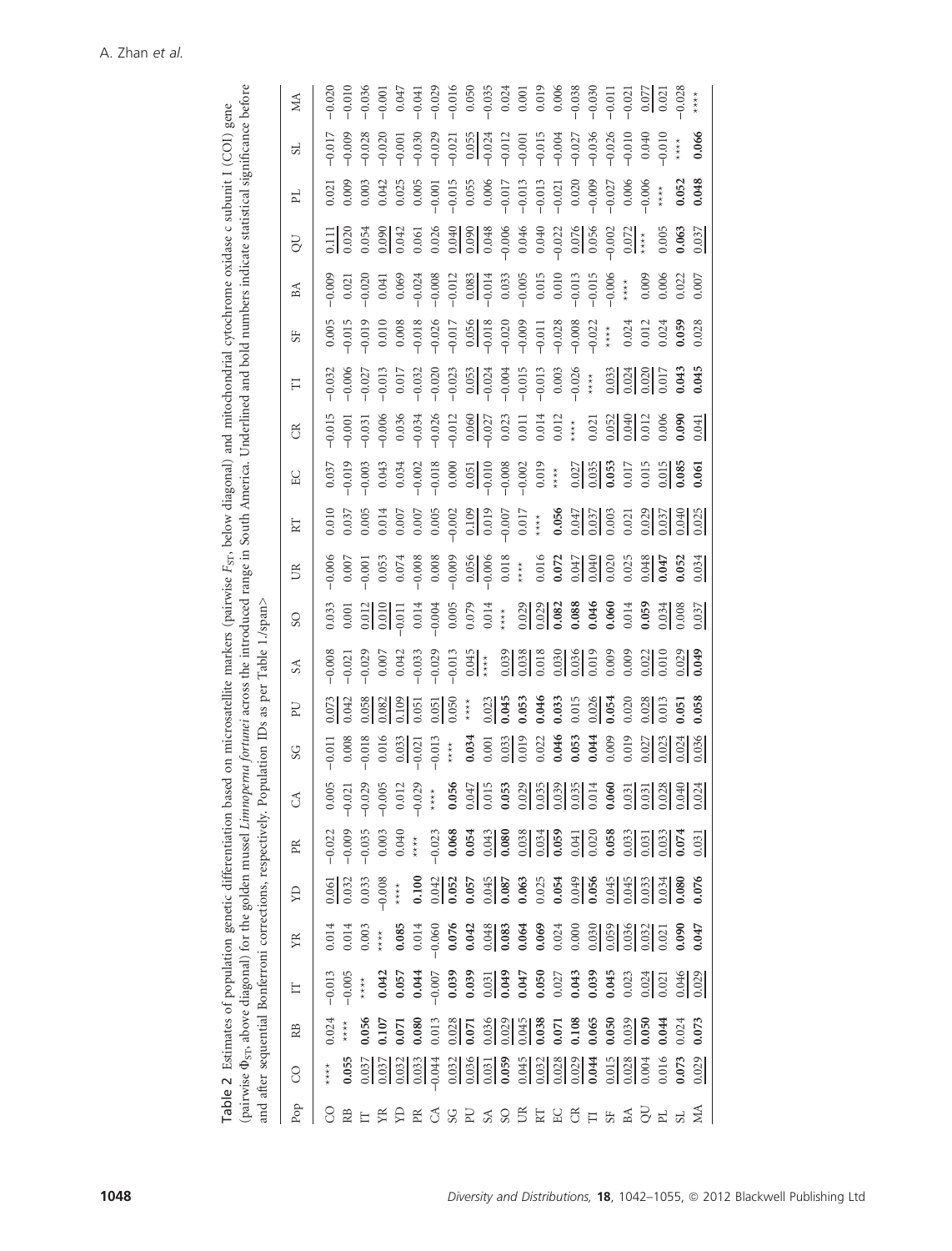Table 3 Results of the analysis of molecular variance (AMOVA) for the golden mussel *Limnoperna fortunei* across the invaded range in South America. All samples were divided into six groups based on geographical distributions: group I Upper Paraguay (population CO), group II Paraná River (populations RB, IT, YR, YD, PR, CA and SA), group III Uruguay River (populations PU, SG and UR), group IV Río Tercero (population RT), group V Sao Goncalo (population SO) and group VI Paraná Delta–Río de la Plata (populations EC, CR, TI, SF, BA, QU, PL, SL and MA).

| Source of variation                  | Sum of square | Variance components | Percentage variation | P-value |
|--------------------------------------|---------------|---------------------|----------------------|---------|
| mtDNA                                |               |                     |                      |         |
| Among groups                         | 7.31          | 0.004               | 0.50                 | 0.0469  |
| Among populations within groups      | 15.90         | 0.005               | 0.53                 | 0.2659  |
| Among individuals within populations | 560.86        | 0.863               | 98.98                | 0.1887  |
| Total                                | 584.07        | 0.872               |                      |         |
| Microsatellite                       |               |                     |                      |         |
| Among groups                         | 43.63         | 0.001               | 0.04                 | 0.0000  |
| Among populations within groups      | 135.13        | 0.112               | 4.85                 | 0.0000  |
| Among individuals within populations | 2696.01       | 2.186               | 95.11                | 0.3930  |
| Total                                | 2874.76       | 2.299               |                      |         |

limited gene flow between different locations in the Río de la Plata estuary. Genetic drift can increase genetic differentiation between populations by randomly changing allele frequencies, especially when effective population size decreases. Although our genetic surveys did not support sudden population expansions during establishment and post-establishment spread, related studies in bivalves showed that larvae were produced by a limited number of adults even in large populations, resulting in spatial differentiation associated with substantial genetic drift (e.g. Li & Hedgecock, 1998). Consequently, the influence of genetic drift cannot be ruled out without further investigation.



Figure 3 Three-dimensional factorial correspondence analysis (3D-FCA) (a) and Bayesian clustering (b) of the golden mussel Limnoperna fortunei based on eight polymorphic microsatellites in 22 populations collected from South America, and geographical distribution (c) of two genetically distinct clusters defined by 3D-FCA and Bayesian clustering analyses. The year that golden mussels were reported at each major geographical site is provided. For Bayesian clustering analysis, each genotype is represented by a thin vertical line, with proportional membership in different clusters indicated by colours. Bold vertical lines separate collection sites, with site IDs indicated below the plot. Site IDs as per Table 1.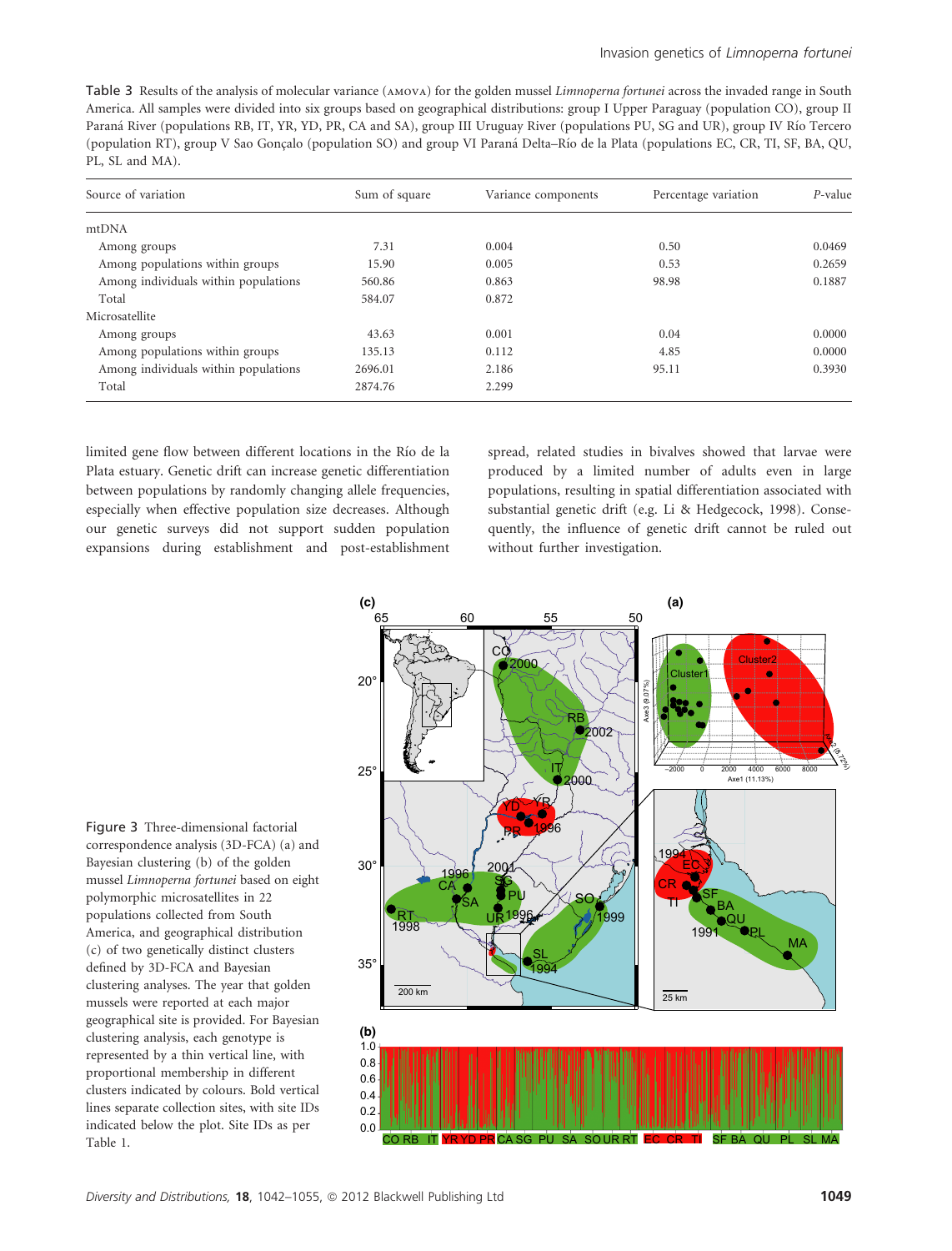

Figure 4 Isolation-by-distance (IBD) assessment based upon the correlation between geographical and genetic distance  $[F<sub>ST</sub>/(1 - F<sub>ST</sub>)$  for microsatellite data (a) and  $\Phi_{ST}/(1 - \Phi_{ST})$  for the mitochondrial cytochrome c oxidase subunit I (COI) data (b)].

The two principal genetic clusters we identified exhibit a discontinuous patchy distribution pattern in the invaded range in South America (Fig. 3). This finding provides a striking contrast to the cases of zebra and quagga mussel invasions in North America, where very limited or no significant genetic differentiation has been reported (Table 4). Compared with zebra and quagga mussels, we generally detected lower overall genetic diversity and higher population genetic differentiation for golden mussels (Table 4). Our results are, however, similar to the pattern of zebra mussel range expansion in Europe, which exhibits a genetic discontinuity along rivers (Müller et al., 2002). For the zebra mussel invasions, genetic admixture among initial colonies prior to further spread could explain the absence of genetic differentiation in North American populations, while slower invasion process during the initial stages of spread produced the contrasting pattern in Europe (Müller et al., 2002). For the golden mussel in South America, it was first detected in the Rı´o de la Plata estuary in 1991 (Fig. 3). After a few years, golden mussels 'jumped' to upstream drainages (Fig. 3). A relatively short invasion history, coupled with possible multiple introductions, could contribute to the discontinuous patchy distribution pattern.

Our genetic analyses suggest that there have been no apparent demographic changes during the post-establishment spread of golden mussels in South America. The newly colonized sites, including the upper Paraguay River and upstream of the Paraná River, exhibited a similar level of genetic diversity to relatively historic populations (Tables 1 and S2). All these results suggest large numbers of propagules were transported to found these populations. Although molluscs with high fecundity can colonize a large geographical area from only several individuals (e.g. Chandler et al., 2008; Dybdahl & Drown, 2010), we did not observe genetic bottlenecks in any of the newly established golden mussel populations as would be expected to have only a small number of colonists been involved in the range expansions. A similar pattern has been observed not only in molluscs such as zebra mussels (e.g. Marsden et al., 1995; Astanei et al., 2005) and quagga mussels (e.g. Wilson et al., 1999; Imo et al., 2010), but also in other non-indigenous species such as ascidians (e.g. Zhan et al., 2010). Biological characteristics common to these species, such as high fecundity, an extended spawning season and high larval density, may be responsible for this pattern. For mussels, juveniles and adults fouled on external hull surfaces, and veliger larvae contained in ballast water, can quickly and effectively be transported to areas where new invasions, or population supplementation of existing colonists, may occur (Ricciardi, 1998; Boltovskoy et al., 2006). In addition, a number of invasive freshwater mussels including zebra, quagga and golden mussels have high tolerance to aerial exposure and desiccation, which can assist in overland spread. Aerial exposure tolerance tests in zebra and quagga mussels showed that, given summer conditions, adults can survive overland transport for about 3–5 days (Ricciardi et al., 1994; McMahon, 1996), and golden mussel adults can survive approximately 120 h at 25 °C (Darrigran et al., 2004).

We detected a massive heterozygote deficiency relative to HWE, representing 76% of all cases analysed (Table S2). A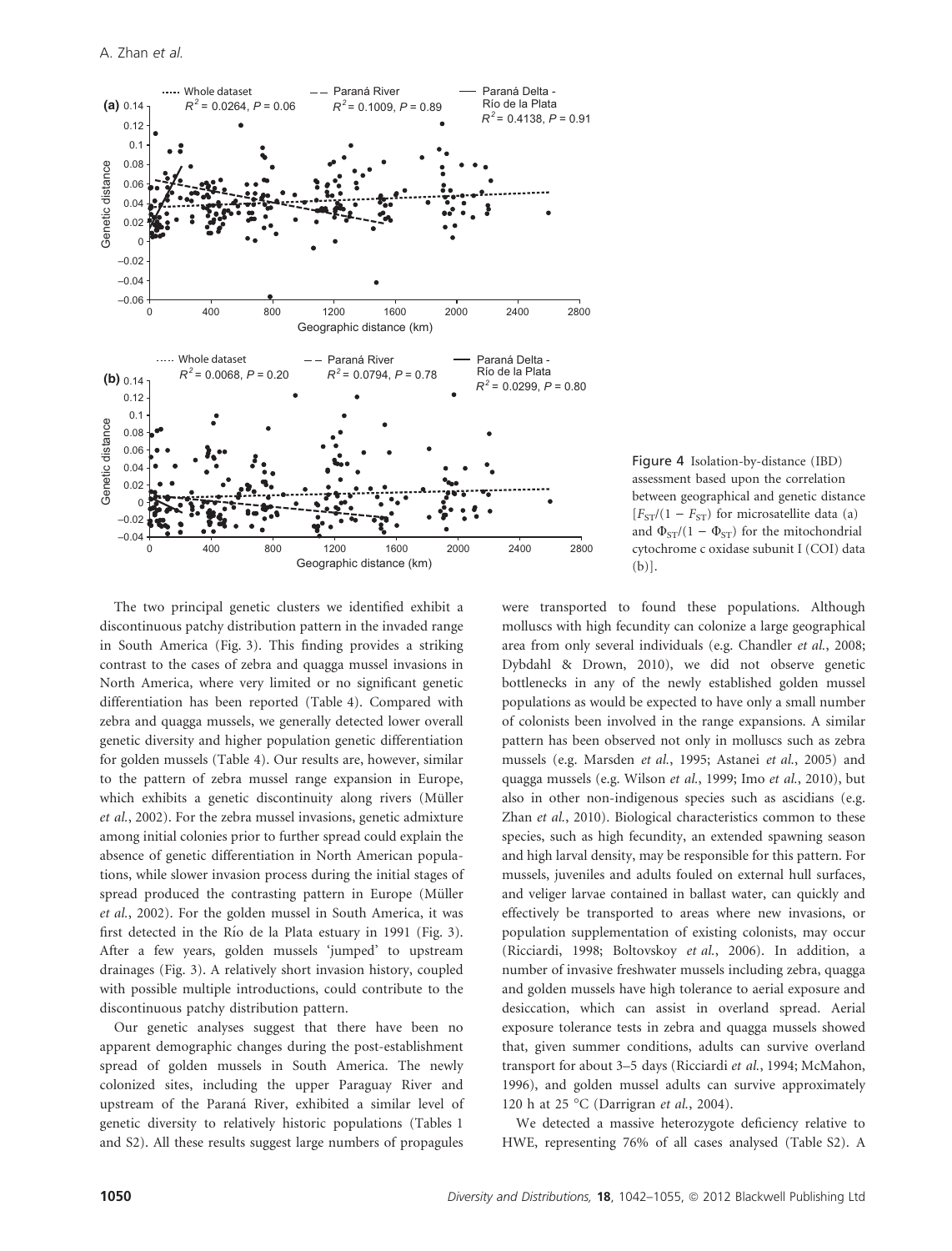|  | Table 4 Comparison of microsatellite-based genetic features of the three highly invasive freshwater mussels, zebra mussel Dreissena |  |  |  |  |  |
|--|-------------------------------------------------------------------------------------------------------------------------------------|--|--|--|--|--|
|  | polymorpha, quagga mussel Dreissena bugensis and golden mussel Limnoperna fortunei                                                  |  |  |  |  |  |

|                                                                      | Zebra mussel                                                                  | Quagga mussel                                                                                                                             | Golden mussel                                 |
|----------------------------------------------------------------------|-------------------------------------------------------------------------------|-------------------------------------------------------------------------------------------------------------------------------------------|-----------------------------------------------|
| Items                                                                | Dreissena polymorpha                                                          | Dreissena bugensis                                                                                                                        | Limnoperna fortunei                           |
| Native range (Reference)                                             | Ponto-Caspian Region<br>(Son, 2007)                                           | Dnieper Delta (Son, 2007)                                                                                                                 | China and southeast<br>Asia (Ricciardi, 1998) |
| Native pop. surveyed (genetic diversity)                             | Romania ( $H_{\rm F} = 0.894$ )                                               | Black and Caspian Seas region<br>$(H_F = 0.778 - 0.893)$                                                                                  | N/A                                           |
| Introduced pop. surveyed (genetic diversity)                         | Great Lakes ( $H_E = 0.878 - 0.888$ )<br>Europe $(H_{\rm E} = 0.790 - 0.940)$ | Great Lakes ( $H_{\rm E} = 0.802 - 0.931$ )<br>Black and Caspian Seas region<br>$(H_F = 0.796 - 0.931)$<br>German $(H_E = 0.873 - 0.931)$ | South America<br>$(H_F = 0.485 - 0.621)$      |
| Genetic differentiation within native pop.                           | $F_{ST} = 0.051$                                                              | $F_{ST} = 0.008$ to 0.030                                                                                                                 | N/A                                           |
| Genetic differentiation within introduced pop.                       | $F_{ST} = -0.007$ to 0.032                                                    | $F_{ST} = 0$ to 0.026                                                                                                                     | $F_{ST} = -0.060$ to 0.108                    |
| Genetic differentiation between introduced<br>and native pop.        | $F_{ST} = 0.008$ to 0.054                                                     | $F_{ST} = 0.002$ to 0.035                                                                                                                 | N/A                                           |
| Dispersal dynamics suggested by genetic<br>analyses in invaded range | Ship-mediated dispersal &<br>downstream movement<br>of larvae                 | Ship-mediated dispersal                                                                                                                   | Ship-mediated 'jump'<br>dispersal             |
| References                                                           | Müller et al. (2002) and<br>Astanei et al. (2005)                             | Wilson et al. (1999),<br>Therriault et al. (2005) and<br>Imo et al. $(2010)$                                                              | This study                                    |

deficit of heterozygotes has been reported in both marine (e.g. Hedgecock et al., 2004; Zhan et al., 2009) and freshwater bivalves (e.g. Wilson et al., 1999; Astanei et al., 2005; Therriault et al., 2005; Imo et al., 2010). The departure ratios in zebra and guagga mussels, 77.1 and 78.3%, respectively (Astanei et al., 2005; Imo et al., 2010), are slightly higher than that obtained in golden mussels here. Biological factors including inbreeding, Wahlund effect and selection, as well as the presence of null alleles can account for the heterozygote deficiency. Although we cannot totally rule out the presence of null alleles, the high success rate of PCR amplification and the lack of correlation  $(P > 0.87)$  between PCR amplification failure rate and null allele frequency suggests that null alleles are likely not a major cause of the observed heterozygote deficiency. Conversely, cohorts comprising kin and related individuals can be presented spatially in bivalves, increasing the probability of recurrent inbreeding (e.g. Li & Hedgecock, 1998). For golden mussels, two-thirds of populations consist of females (Ricciardi, 1998). Fewer males also increase the probability of recurrent inbreeding. In addition, frequent translocation of golden mussel propagules by commercial or recreational boating activities (Boltovskoy et al., 2006) supports temporal and/or spatial Wahlund effects as another possible major cause. Frequent translocation of propagules could result in several cohorts coexisting at a single location. Changes in genetic composition in a single bay in association with different genetic composition of larvae have been reported in other bivalves with similar biological characteristics, including the Pacific oyster Crassostrea gigas (Li & Hedgecock, 1998). Practically, the departure from HWE can influence results derived from analyses assuming HWE such as STRUCTURE. However, multiple analyses with (i.e. STRUCTURE) and without HWE assumptions (i.e. 3D-FCA) provided largely consistent results, suggesting that departure from HWE has minor effects on STRUCTURE results in the present study.

Dispersal of golden mussels in South America, as characterized by genetic analyses, appears to be dominated by 'jump' dispersal dynamics. This hypothesis is supported by all genetic analyses including pairwise  $F_{ST}$  analysis (Table 2), Bayesian clustering analysis and 3D-FCA (Fig. 3), isolation-by-distance (Fig. 4) and amova (Table 3). The congruent pattern confirmed by different analyses adds additional strength to the hypothesis of 'jump' dispersal. Jump dispersal also dominates dispersal dynamics in other invasive aquatic non-indigenous species, including zebra and quagga mussels (Table 4 and references therein), hydrozoans (Darling & Folino–Rorem, 2009) and macrophytes (Mineur et al., 2010). A high rate of human-mediated transportation of propagules, likely due to ballast water and/or ship hull fouling, could account for such a pattern (Ricciardi, 1998; Boltovskoy et al., 2006). The Paraná River is the second largest in South America and is used extensively for transcontinental and regional commercial shipping. Overland dispersal to new watersheds could be effected by juvenile and/or adult mussels fouled on recreational boats or trailers (Johnson et al., 2001; Boltovskoy et al., 2006).

Our genetic analyses suggest downstream dispersal has had limited effects on contemporary genetic patterns of golden mussels in South America. After golden mussel populations established in upstream areas, gene flow appears not to have extensively occurred in the downstream direction, at least not between distant populations in the same drainages. Although extensive downstream gene flow has been demonstrated in zebra mussels over large geographical scales such as the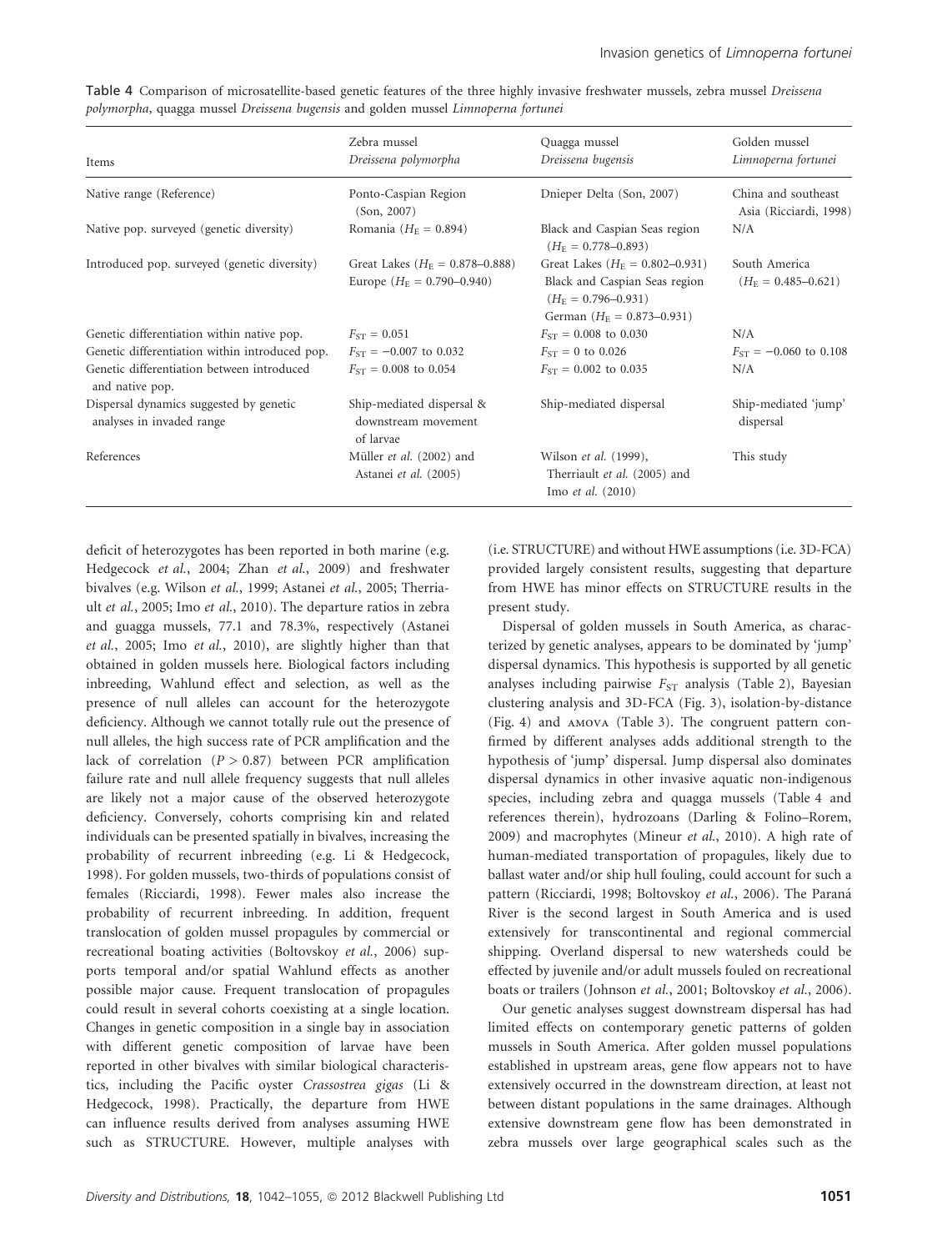Shannon–Erne drainage in Ireland (Astanei et al., 2005), our genetic analyses in golden mussel populations provide little evidence of such downstream gene flow. This conclusion is supported by multiple lines of evidence from genetic analyses, especially by the genetic discontinuities along the same drainages (Fig. 3). For example, Bayesian clustering and 3D-FCA analyses consistently grouped populations collected from the same rivers into genetically distinct clusters (Fig. 3). In addition, both analyses consistently separated middle stream populations (YR, PR, YD) from those both upstream (IT) and downstream (CA, SA) in the Paraná River (Fig. 3). This finding was also confirmed by pairwise  $F_{ST}$  values. We observed high  $F_{ST}$  values between neighbouring populations along rivers, with some values exceeding those for populations collected from different rivers (Table 2). Similarly, significant microgeographical genetic differentiation in the same water bodies was also observed in other invasive freshwater mussels such as quagga mussels (Wilson et al., 1999). Some studies estimated that freeswimming veliger larvae can travel more than 300 km downstream (Stoeckel et al., 1997), and such downstream movement of larvae might have occurred in golden mussels. However, difficulties in directly tracking dispersal of individual larvae result in uncertainties about whether or not larvae can settle in downstream areas owing to competition with local populations and/or availability of suitable substratum, and if some can settle eventually, it can be challenging to determine their origin. Therefore, a more detailed understanding of dynamics of larval dispersal and settlement in different water systems is essential to clarify why genetic patterns of mussels vary in different geographical scales.

## CONCLUSIONS

Compared with very limited or no genetic structuring during invasions by zebra and quagga mussels in some invaded areas such as North America, we observed that golden mussel populations in South America exhibit relatively high population structuring at both fine and large geographical scales. Although free-swimming veliger larvae can be advected along with water currents to distant downstream areas, our genetic analyses showed such downstream dispersal has had limited effects on genetic patterns of golden mussel populations. Significant genetic structuring, especially within the same drainages, suggests that ecological and/or evolutionary factors may influence larval settlement and spread, and further limit gene flow between populations.

Our study provides new evidence of scale-dependent postestablishment spread in aquatic non-indigenous species. The results of our study suggest that 'jump' dispersal, most likely due to ship-mediated transportation of propagules, dominates post-establishment spread of golden mussels in South America. However, once colonies become established at upstream locations, larvae produced may be advected downstream to infill patchy distributions. Although human-mediated 'jump' dispersal appears to dominate spread of golden mussels in South America, natural downstream dispersal should not be discounted. Our sampling covered several newly colonized areas, shortly after golden mussels were first reported. This time interval may be too brief to permit golden mussels to spread widely from upstream-to-downstream areas, although such spread appears likely in the near future.

## ACKNOWLEDGEMENTS

We thank Dan Bock, associate editor Omar Defeo and three anonymous reviewers for their insightful and constructive comments. This study was supported by Emerging Leaders in the Americas Program grants to P.V.P. and E.P., Discovery grants from Natural Sciences and Engineering Research Council of Canada (NSERC) to M.E.C. and H.J.M., an Ontario Ministry of Research and Innovation Early Researcher Award to M.E.C., and an NSERC Discovery Accelerator Supplement to H.J.M.

### **REFERENCES**

- Astanei, I., Gosling, E., Wilson, J. & Powell, E. (2005) Genetic variability and phylogeography of the invasive zebra mussel, Dreissena polymorpha (Pallas). Molecular Ecology, 14, 1655– 1666.
- Belkhir, K., Borsa, P., Chikhi, L., Raufaste, N. & Bonhomme, F. (2004) GENETIX 4.05, logiciel sous Windows TM pour la ge¢ne¢tique des populations. Laboratoire Ge¢nome, Populations, Interactions, Universite' de Montpellier, Montpellier, France.
- Bock, D.G., Zhan, A., Lejeusne, C., MacIsaac, H.J. & Cristescu, M.E. (2011) Looking at both sides of the invasion: patterns of colonization in the violet tunicate Botrylloides violaceus. Molecular Ecology, 20, 503–516.
- Boltovskoy, D., Correa, N., Cataldo, D. & Sylvester, F. (2006) Dispersion and ecological impact of the invasive freshwater bivalve Limnoperna fortunei in the Río de la Plata watershed and beyond. Biological Invasions, 8, 947–963.
- Boltovskoy, D., Sylvester, F., Otaegui, A., Leites, V. & Cataldo, D. (2009) Environmental modulation of reproductive activity of the invasive mussel Limnoperna fortunei: implications for antifouling strategies. Austral Ecology, 34, 719–730.
- Cataldo, D., Boltovskoy, D., Hermosa, J.L. & Canzi, C. (2005) Temperature–dependent larval development rates of Limnoperna fortunei (Mollusca, Bivalvia). Journal of Molluscan Studies, 71, 41–46.
- Chandler, E.A., McDowell, J.R. & Graves, J.E. (2008) Genetically monomorphic invasive populations of the rapa whelk, Rapana venosa. Molecular Ecology, 17, 4079–4091.
- Clement, M., Posada, D. & Crandall, K.A. (2000) TCS: a computer program to estimate gene genealogies. Molecular Ecology, 9, 1657–1659.
- Cudney–Bueno, R., Prescott, R. & Hinojosa–Huerta, O. (2008) The black murex snail, Hexaplex Nigritus (Mollusca, Muricidae), in the Gulf of California, Mexico: I. reproductive ecology and breeding aggregations. Bulletin of Marine Science, 83, 285–298.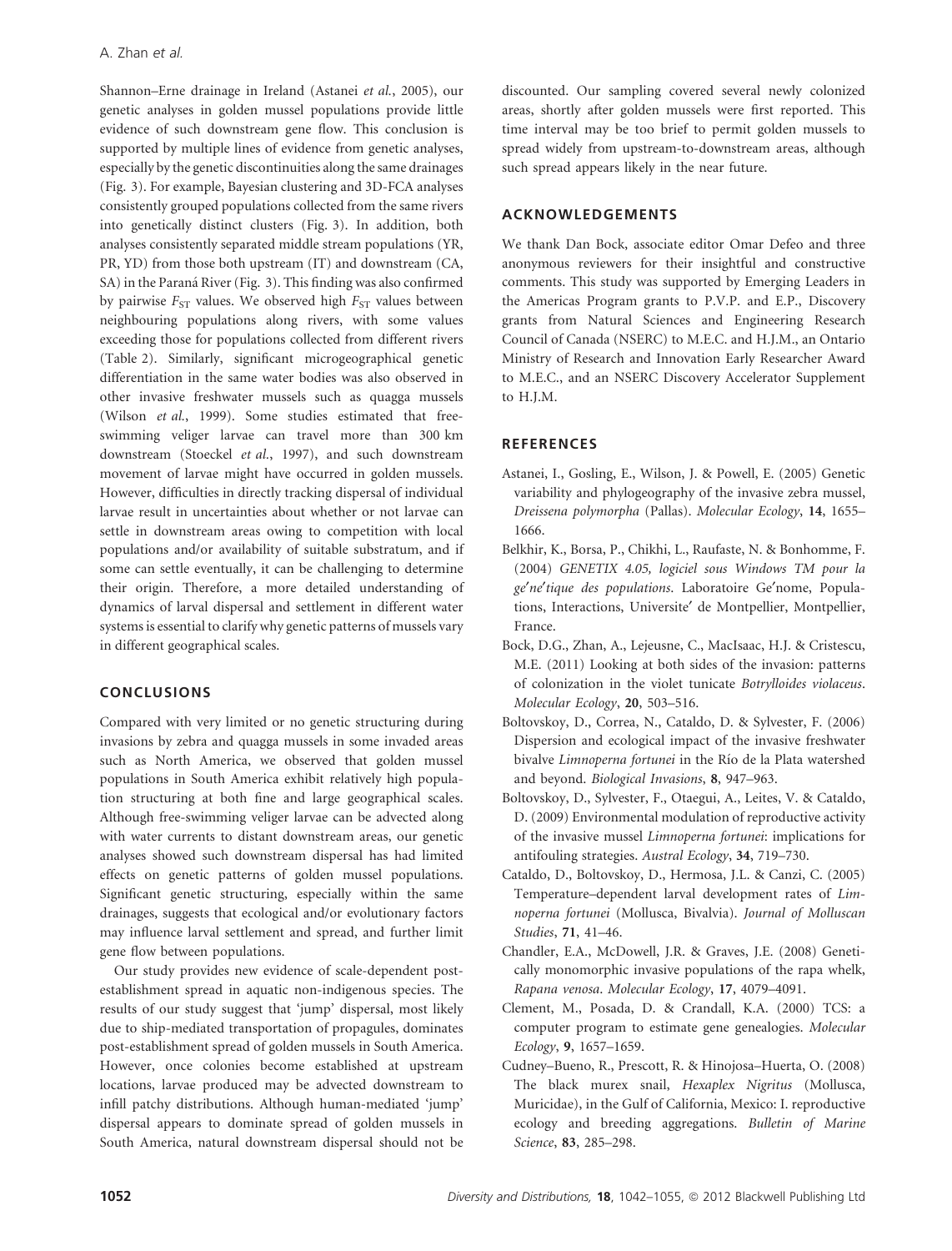- Darling, J.A. & Folino–Rorem, N.C. (2009) Genetic analysis across different spatial scales reveals multiple dispersal mechanisms for the invasive hydrozoan Cordylophora in the Great Lakes. Molecular Ecology, 18, 4827–4840.
- Darrigran, G., Maroñas, M.E. & Colautti, D.C. (2004) Air exposure as a control mechanism for the golden mussel, Limnopema fortunei, (Bivalvia: Mytilidae). Journal of Freshwater Ecology, 19, 461–464.
- Dupont, L., Viard, F., Dowell, M.J., Wood, C. & Bishop, J.D.D. (2009) Fine– and regional–scale genetic structure of the exotic ascidian Styela clava (Tunicata) in southwest England, 50 years after its introduction. Molecular Ecology, 18, 442–453.
- Dybdahl, M.F. & Drown, D.M. (2010) The absence of genotypic diversity in a successful parthenogenetic invader. Biological Invasions, 13, 1663–1672.
- Elphinstone, M.S., Hinten, G.N., Anderson, M.J. & Nock, C.J. (2003) An inexpensive and high throughput procedure to extract and purify total genomic DNA for population studies. Molecular Ecology Notes, 3, 317–320.
- Evanno, G., Regnaut, S. & Goudet, J. (2005) Detecting the number of clusters of individuals using the software STRUC-TURE: a simulation study. Molecular Ecology, 14, 2611–2620.
- Excoffier, L., Laval, G. & Schneider, S. (2005) Arlequin (version 3.0): an integrated software package for population genetic data analysis. Evolutionary Bioinformatics Online, 1, 47–50.
- Folmer, O., Black, M., Hoeh, W., Lutz, R. & Vrijenhoek, R. (1994) DNA primers for amplification of mitochondrial cytochrome c oxidase subunit I from diverse metazoan invertebrates. Molecular Marine Biology and Biotechnology, 3, 294–299.
- Fu, Y.X. (1997) Statistical tests of neutrality of mutations against population growth, hitchhiking and background selection. Genetics, 147, 915–925.
- Gillis, N.K., Walters, L.J., Fernandes, F.C. & Hoffman, E.A. (2009) Higher genetic diversity in introduced than in native populations of the mussel Mytella charruana: evidence of population admixture at introduction sites. Diversity and Distributions, 15, 784–795.
- Goudet, J. (2001) FSTAT, a program to estimate and test gene diversities and fixation indices (version 396 2.9.3). Available from http://www.unil.ch/izea/softwares/fstat.html.
- Griffiths, R.W., Schloesser, D.W., Leach, J.H. & Kovalak, W.P. (1991) Distribution and dispersal of the zebra mussel (Dreissena polymorpha) in the Great Lakes region. Canadian Journal of Fisheries and Aquatic Sciences, 48, 1381–1388.
- Hampton, J.O, Spencer, P.B.S., Alpers, D.L., Twigg, L.E., Woolnough, A.P. & Doust, J. (2004) Molecular techniques, wildlife management and the important of genetic population structure and dispersal: a case study with feral pigs. Journal of Applied Ecology, 41, 735–743.
- Hastings, A., Cuddington, K., Davies, K.F., Dugaw, C.J., Elmendorf, S., Freestone, A., Harrrison, S., Holland, M., Lambrinos, J., Malvadkar, U., Melbourne, B.A., Moore, K., Taylor, C. & Thomson, D. (2005) The spatial spread of invasions: new developments in theory and evidence. Ecology Letters, 8, 91–101.
- Hedgecock, D., Li, G., Hubert, S., Bucklin, K. & Ribes, V. (2004) Widespread null alleles and poor cross–species amplification of microsatellite DNA loci cloned from the Pacific oyster, Crassostrea gigas. Journal of Shellfish Research, 23, 379–385.
- Hickey, V. (2010) The quagga mussel crisis at Lake Mead National Recreation Area, Nevada (USA). Conservation Biology, 24, 931–937.
- Hughes, J., Baker, A.M., Bartlett, C., Bunn, S., Goudkamp, K. & Somerville, J. (2004) Past and present patterns of connectivity among populations of four cryptic species of freshwater mussels Velesunio spp. (Hyriidae) in central Australia. Molecular Ecology, 10, 3197–3212.
- Imo, M., Seitz, A. & Johannesen, J. (2010) Distribution and invasion genetics of the quagga mussel (Dreissena rostriformis bugensis) in German rivers. Aquatic Ecology, 44, 731–740.
- Johnson, L.E., Ricciardi, A. & Carlton, J.T. (2001) Overland dispersal of aquatic invasive species: a risk assessment of mechanisms associated with transient recreational boating. Ecological Applications, 11, 1789–1799.
- Karatayev, A.Y., Boltovskoy, D., Padilla, D.K. & Burlakova, L.E. (2007) The invasive bivalves Dreissena polymorpha and Limnoperna fortunei: parallels, contrasts, potential spread and invasion impacts. Journal of Shellfish Research, 26, 205– 213.
- Li, G. & Hedgecock, D. (1998) Genetic heterogeneity, detected by PCR–SSCP, among samples of larval Pacific oysters (Crassostrea gigas) supports the hypothesis of large variance in reproductive success. Canadian Journal of Fisheries and Aquatic Sciences, 55, 1025–1033.
- Mantel, N.A. (1967) The detection of disease clustering and a generalized regression approach. Cancer Research, 27, 209– 220.
- Marsden, J.E., Spidle, A. & May, B. (1995) Genetic similarity among zebra mussel populations within North America and Europe. Canadian Journal of Fisheries and Aquatic Sciences, 52, 836–847.
- McMahon, R.F. (1996) The physiological ecology of the zebra mussel, Dreissena polymorpha, in North America and Europe. America Zoologist, 36, 339–363.
- Mineur, F., Davies, A.J., Maggs, C.A., Verlaque, M. & Johnson, M.P. (2010) Fronts, jumps and secondary introductions suggested as different invasion patterns in marine species, with an increase in spread rates over time. Proceedings of the Royal Society B, 277, 2693–2701.
- Müller, J.C., Hidde, D. & Seitz, A. (2002) Canal construction destroys the barrier between major European invasion lineages of the zebra mussel. Proceedings of the Royal Society Series B, 269, 1139–1142.
- Oliveira, M.D., Takeda, A.M., Barros, L.F., Barbosa, D.S. & Resende, E.K. (2006) Invasion by Limnoperna fortunei (Dunker, 1857) (Bivalvia: Mytilidae) of the Pantanal Wetland, Brazil. Biological Invasions, 8, 97–104.
- van Oosterhout, C., Hutchinson, W.F., Wills, D.P.M. & Shipley, P. (2004) MICRO–CHECKER: software for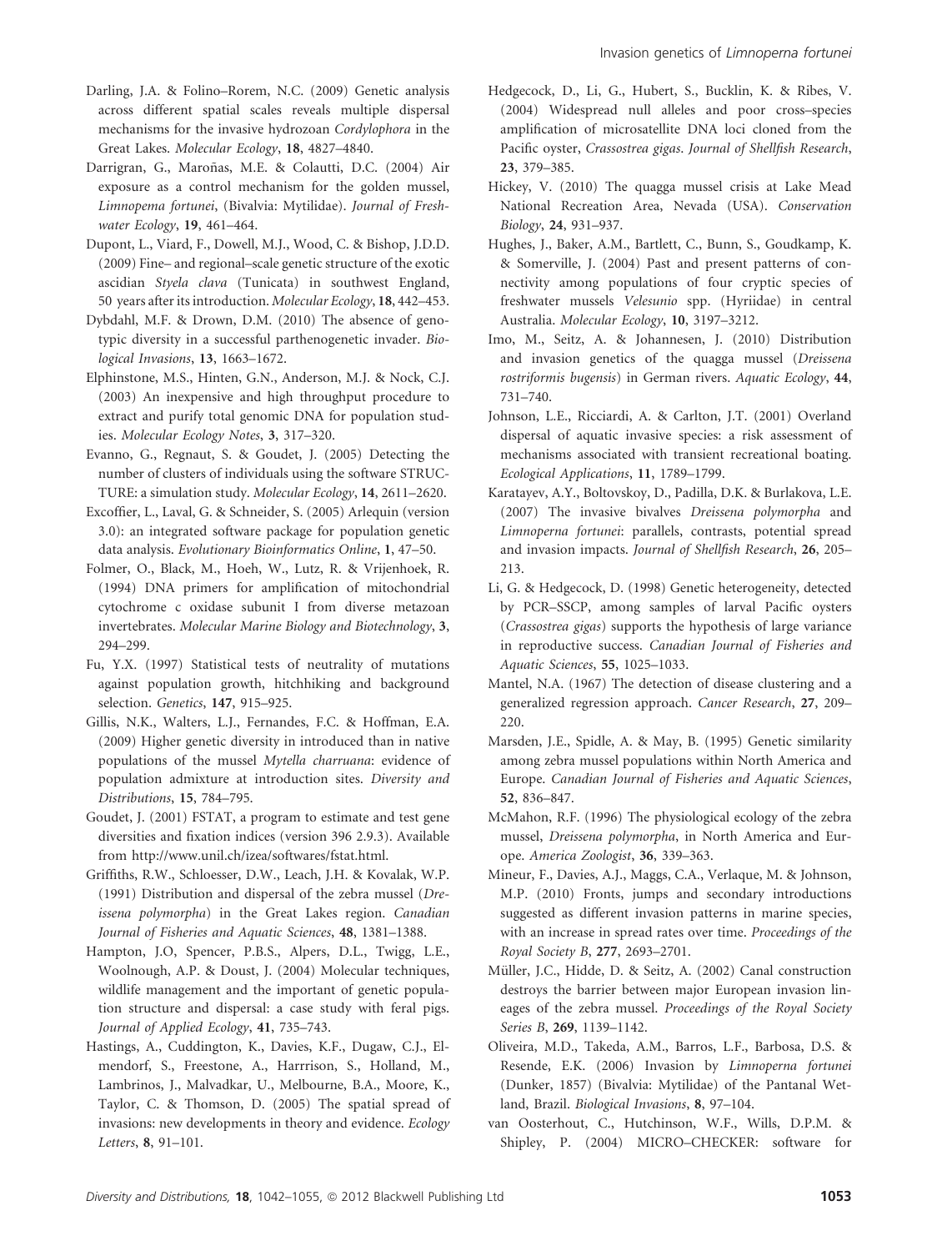A. Zhan et al.

identifying and correcting genotyping errors in microsatellite data. Molecular Ecology Notes, 4, 535–538.

- Paolucci, E.M., Cataldo, D.H., Fuentes, C.M. & Boltovskoy, D. (2007) Larvae of the invasive species Limnoperna fortunei (Bivalvia) in the diet of fish larvae in the Paraná River, Argentina. Hydrobiologia, 589, 219–233.
- Pastorino, G., Darrigran, G., Martin, S.M. & Lunaschi, L. (1993) Limnoperna fortunei (Dunker 1857) (Mytilidae), Nuevo bivalvo invasor en aguas del Río de la Plata. Neotropica, 39, 34.
- Pie, M.R., Boeger, W.A., Patella, L. & Falleiros, R.M. (2006) A fast and accurate molecular method for the detection of larvae of the golden mussel Limnoperna fortunei (Mollusca: Mytilidae) in plankton samples. Journal of Molluscan Studies, 23, 218–219.
- Pritchard, J.K., Stephens, M. & Donnelly, P. (2000) Inference of population structure using multilocus genotype data. Genetics, 155, 945–959.
- Raymond, M. & Rousset, F. (1995) Genepop (version 1.2): population genetic software for exact tests and ecumenicism. Journal of Heredity, 86, 248–249.
- Ricciardi, A. (1998) Global range expansion of the Asian mussel Limnoperna fortunei (Mytilidae): Another fouling threat to freshwater systems. Biofouling, 13, 97–106.
- Ricciardi, A., Serrouya, R. & Whoriskey, F.G. (1994) Aerial exposure tolerance of zebra and quagga mussels (Bivalvia: Dreissenidae): implication for overland dispersal. Canadian Journal of Fisheries and Aquatic Sciences, 52, 470–477.
- Rice, R.W. (1989) Analyzing tables of statistical tests. Evolution, 43, 223–225.
- Rogers, A.R. & Harpending, H.C. (1992) Population growth makes waves in the distribution of pairwise genetic differences. Molecular Biology and Evolution, 9, 552–569.
- Rozas, J., Sanchez–DelBarrio, J.C., Messeguer, X. & Rozas, R. (2003) DnaSP, DNA polymorphism analyses by the coalescent and other methods. Bioinformatics, 19, 2496–2497.
- Schneider, S. & Excoffier, L. (1999) Estimation of past demographic parameters from the distribution of pairwise differences when the mutation rates vary among sites: application to human mitochondrial DNA. Genetics, 152, 1079–1089.
- Schuelke, M. (2000) An economic method for the fluorescent labeling of PCR fragments. Nature Biotechnology, 18, 233–234.
- Son, M.O. (2007) Native range of the zebra mussel and quagga mussel and new data on their invasions within the Ponto-Caspian Region. Aquatic Invasions, 2, 174–184.
- Stoeckel, J.A., Schneider, D.W., Soeken, L.A., Blodgett, K.D. & Sparks, R.E. (1997) Larval dynamics of a riverine metapopulation: implications for zebra mussel recruitment, dispersal and control in a large river system. Journal of North American Benthological Society, 16, 586–601.
- Tajima, F. (1989) Statistical–method for testing the neutral mutation hypothesis by DNA polymorphism. Genetics, 123, 585–595.
- Therriault, T.W., Orlova, M.I., Docker, M.F., MacIsaac, H.J. & Heath, D.D. (2005) Invasion genetics of a freshwater mussel

(Dreissena rostriformis bugensis) in eastern Europe: high gene flow and multiple introductions. Heredity, 95, 16-23.

- Travers, M.A., Basuyaux, O., Goïc, E.L., Huchette, S., Nicolas, J.L., Koken, M. & Paillard, C. (2009) Influence of temperature and spawning effort on Haliotis tuberculata mortalities caused by Vibrio harveyi: an example of emerging vibriosis linked to global warming. Global Change Biology, 15, 1365–1376.
- Wilson, A.B., Naish, K.A. & Boulding, E.G. (1999) Multiple dispersal strategies of the invasive quagga mussel (Dreissena bugensis) as revealed by microsatellite analysis. Canadian Journal of Fisheries and Aquatic Sciences, 56, 2248–2261.
- Wilson, J.R.U., Dormontt, E.E., Prentis, P.J., Lowe, A.J. & Richardson, D.M. (2009) Something in the way you move: dispersal pathways affect invasion success. Trends in Ecology and Evolution, 24, 136–144.
- Zhan, A., Bao, Z., Hu, X., Hui, M., Wang, M., Peng, W., Zhao, H. & Hu, J. (2007) Isolation and characterization of 150 novel microsatellite markers for Zhikong scallop (Chlamys farreri). Molecular Ecology Notes, 7, 1015–1022.
- Zhan, A., Hu, J., Hu, X., Zhou, Z., Hui, M., Wang, S., Peng, W., Wang, M. & Bao, Z. (2009) Fine–scale population genetic structure of Zhikong scallop (Chlamys farreri): do local marine currents drive geographical differentiation? Marine Biotechnology, 11, 223–235.
- Zhan, A., MacIsaac, H.J. & Cristescu, M.E. (2010) Invasion genetics of the Ciona intestinalis species complex: from regional endemism to global homogeneity. Molecular Ecology, 19, 4678–4694.

# SUPPORTING INFORMATION

Additional Supporting Information may be found in the online version of this article:

Fig. S1 Values of  $K(A)$  and  $\Delta K(B)$  calculated as in Evanno et al. (2005) for detecting the biologically relevant clusters of the golden mussel Limnoperna fortunei collected from 22 locations in South America.

Table S1 Microsatellite markers and their corresponding primers developed and used in the present study for the golden mussel Limnoperna fortunei. T<sub>a</sub>, optimal annealing temperature (°C); S, allele size range (bp). M13, universal M13 tail (5' -CACGACGTTGTAAAACGAC-3') was added to the 5' end of each forward primer to allow fluorescent labelling.

Table S2 Genetic diversity at eight microsatellite loci for the golden mussel Limnoperna fortunei sampled from 22 locations across the invaded range in South America.

As a service to our authors and readers, this journal provides supporting information supplied by the authors. Such materials are peer-reviewed and may be re-organized for online delivery, but are not copy-edited or typeset. Technical support issues arising from supporting information (other than missing files) should be addressed to the authors.